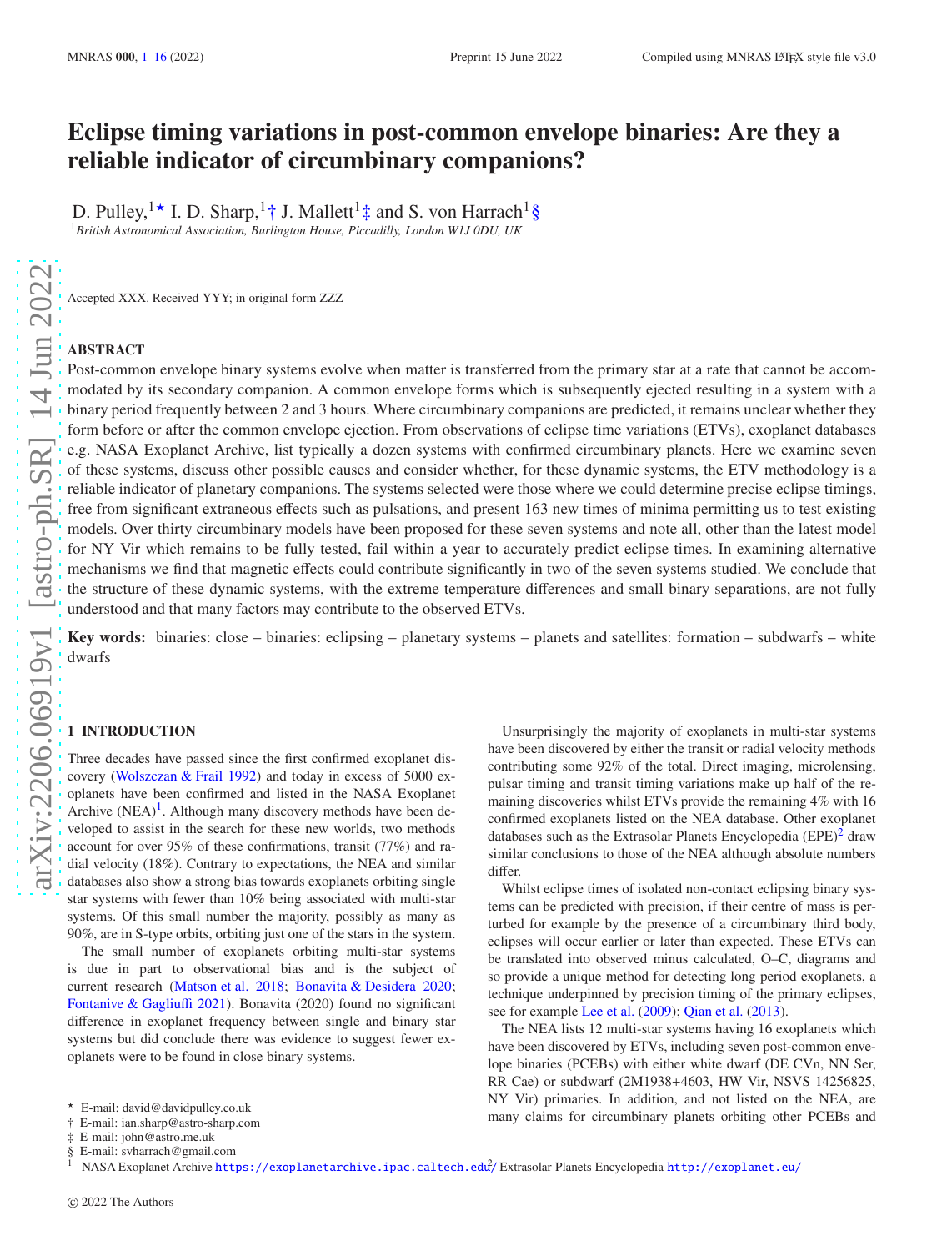<span id="page-1-0"></span>Table 1. PCEBs with claimed circumbinary planets detected using the ETV methodology

| <b>PCEB</b> System      | Type     | RA          | Dec.         | <b>NEA</b>                  | No. of Planets<br>EPA | Reference Source         | Reported in<br>this paper? |
|-------------------------|----------|-------------|--------------|-----------------------------|-----------------------|--------------------------|----------------------------|
| 2MASS J19383260+4603591 | PCEB/sdB | 19 38 32.61 | $+460359.1$  | 3                           | 3                     | Esmer et al. $(2022)$    | N <sub>0</sub>             |
| DE CV <sub>n</sub>      | PCEB/WD  | 13 26 53.27 | $+453246.7$  |                             | N/L                   | Han et al. (2018)        | Yes                        |
| HS0705+6700             | PCEB/sdB | 07 10 42.07 | $+665543.6$  | N/L                         | 2                     | Sale et al. (2020)       | Yes                        |
| KIC 10544976            | PCEB/WD  | 19 42 37.19 | $+474548.4$  | N/L                         |                       | Almeida et al. (2019)    | N <sub>0</sub>             |
| HW Vir                  | PCEB/sdB | 12 44 20.24 | $-084016.8$  |                             |                       | Beuermann et al. (2012b) | Yes                        |
| NN Ser                  | PCEB/WD  | 15 52 56 13 | $+12.5444.4$ | $\mathcal{D}_{\mathcal{L}}$ | 2                     | Marsh et al. $(2014)$    | Yes                        |
| NSVS 14256825           | PCEB/sdB | 20 20 00:46 | $+043756.5$  |                             |                       | Zhu et al. (2019)        | Yes                        |
| NY Vir                  | PCEB/sdB | 13 38 48.14 | $-020149.2$  | $\overline{c}$              | 2                     | Song et al. (2019)       | Yes                        |
| OGLE-GD-ECL-11388       | PCEB/sdB | 13 34 49.87 | $-640831.8$  | N/L                         |                       | Hong et al. $(2016)$     | N <sub>0</sub>             |
| RR Cae                  | PCEB/WD  | 04 21 05.56 | $-483907.1$  |                             |                       | Qian et al. (2012a)      | Yes                        |

examples include a possible circumbinary brown dwarf orbiting HS2231+2441, [Qian et al.](#page-11-12) [\(2010](#page-11-12)), and more recently [Wolf et al.](#page-12-4) [\(2021](#page-12-4)) who suggested a possible circumbinary planet orbiting NSVS 07826147. Also many of the confirmed PCEB exoplanets listed in the NEA and similar catalogues have undergone an evolving history with each prediction being one in a sequence of relatively short lived circumbinary models, for example NY Vir has seen at least five models published during the past decade.

Planetary evolution in these systems is not fully understood but it is thought that after the more massive primary component enters its red giant phase and fills its Roche lobe, matter is transferred from the primary at a rate which cannot be accommodated by its smaller main-sequence companion and so forms a common envelope. As a consequence angular momentum is transferred from the binary system to the surrounding envelope bringing the stars closer together and reducing their binary period to a few hours. Ultimately the primary star evolves into either a subdwarf (sdB) or white dwarf (WD) and the common envelope is ejected. Whether circumbinary creation is first generation, where planets form before and survive the common envelope ejection, or second generation and form in the short period after the envelope ejection, remains an unresolved question [\(Bear & Soker 2014](#page-11-13)).

Other processes have been put forward to explain the apparent periodicity in the O–C diagrams and include (i) apsidal motion (ii) magnetic effects (iii) angular momentum loss (AML) through gravitational radiation [\(Paczynski 1967](#page-11-14)) or through magnetic braking [\(Rappaport et al. 1983](#page-12-5)). However, none of these alternatives have yet been able to satisfactorily explain the magnitude of the observed ETVs. Also, when a system's underlying ephemeris contains a positive quadratic coefficient, a circumbinary body with a long period is often invoked as providing the only consistent explanation for this orbital period increasing term, see for example [\(Qian et al. 2013](#page-11-4)).

In this paper we evaluate seven PCEBs with claimed circumbinary planets detected using the ETV methodology and listed in either or both the NEA and EPE databases, see Table [1.](#page-1-0) We present our new observations in Section 2 and discuss the long term circumbinary trends shown by these systems in Section 3. Possible causes of the O–C variations are explored in Section 4 and our conclusions presented in Section 5.

#### 2 OBSERVATIONS AND DATA REDUCTION

We report 163 new times of minima of seven sdB and WD PCEB systems observed between 2018 January and 2022 March using the telescopes and filters listed in Appendices [A1](#page-13-0) and [A2.](#page-14-0) The effects of differing atmospheric extinctions were minimised by making all observations at altitudes greater than 40 degrees and where the Moon's effulgence would not cause a light gradient across the image frames. All images were calibrated using master dark, flat and bias frames and then analysed with either AstroArt<sup>[3](#page-1-1)</sup> or MaxIm  $DL<sup>4</sup>$  $DL<sup>4</sup>$  $DL<sup>4</sup>$  software packages. The source flux was determined with aperture photometry using a variable aperture, whereby the radius is scaled according to the FWHM of the target image. Variations in observing conditions were accounted for by determining the flux relative to comparison stars in the field of view.

To maximise signal to noise ratio with the shortest possible exposure time, many observations were made with either no, or a broadband, filter. Where filters were used the apparent magnitude of the target was derived from the apparent magnitudes of the comparison stars and the average magnitude of the target calculated by the software. The comparison stars' catalogue magnitudes for the various filters were taken from the American Association of Variable Star Observers (AAVSO) Photometric All Sky Survey (APASS) catalogue or, in some cases, the US Naval Observatory CCD Astrograph Catalog, UCAC4, and were chosen to be similar to the target magnitudes. As far as possible comparison stars with similar colour indices to the target stars were selected.

During the processing of the images, checks were made for potential causes of measurement error including star roundness to ensure effective guiding and the images were free from aircraft and satellite trails. The signal to noise ratio of all measurements and the deviation of the reference stars from the reference magnitude was also checked for each measurement. Finally, the check star reference magnitude was confirmed to be within a tolerance range of the reference magnitude.

All of our new timings used in this analysis were first converted to barycentric Julian date dynamical time (BJD\_TBD) using either the time utilities of the Ohio State University<sup>[5](#page-1-3)</sup> or from custom-written Python code using the Astropy<sup>[6](#page-1-4)</sup> library. For most data we calculated the times of minima using the procedure of [Kwee & Van Woerden](#page-11-15) [\(1956](#page-11-15)) coded in our own Python utilities. For those systems with a WD primary and exhibiting a flat bottom to the eclipse curve, we derived the best fit equations to the ingress and egress with linear regression before computing the eclipse midpoint.

Our new timings were combined with previously published times of minima and, where appropriate, the historic times were con-

- <span id="page-1-1"></span><sup>4</sup> MaxIm DL, <http://www.diffractionlimited.com/>
- <span id="page-1-2"></span><sup>5</sup> Ohio State University, <http://astroutils.astronomy.ohio-state.edu/time/>
- <span id="page-1-4"></span><span id="page-1-3"></span><sup>6</sup> Astropy, <https://www.astropy.org/>

<sup>3</sup> AstroArt, <http://www.msb-astroart.com/>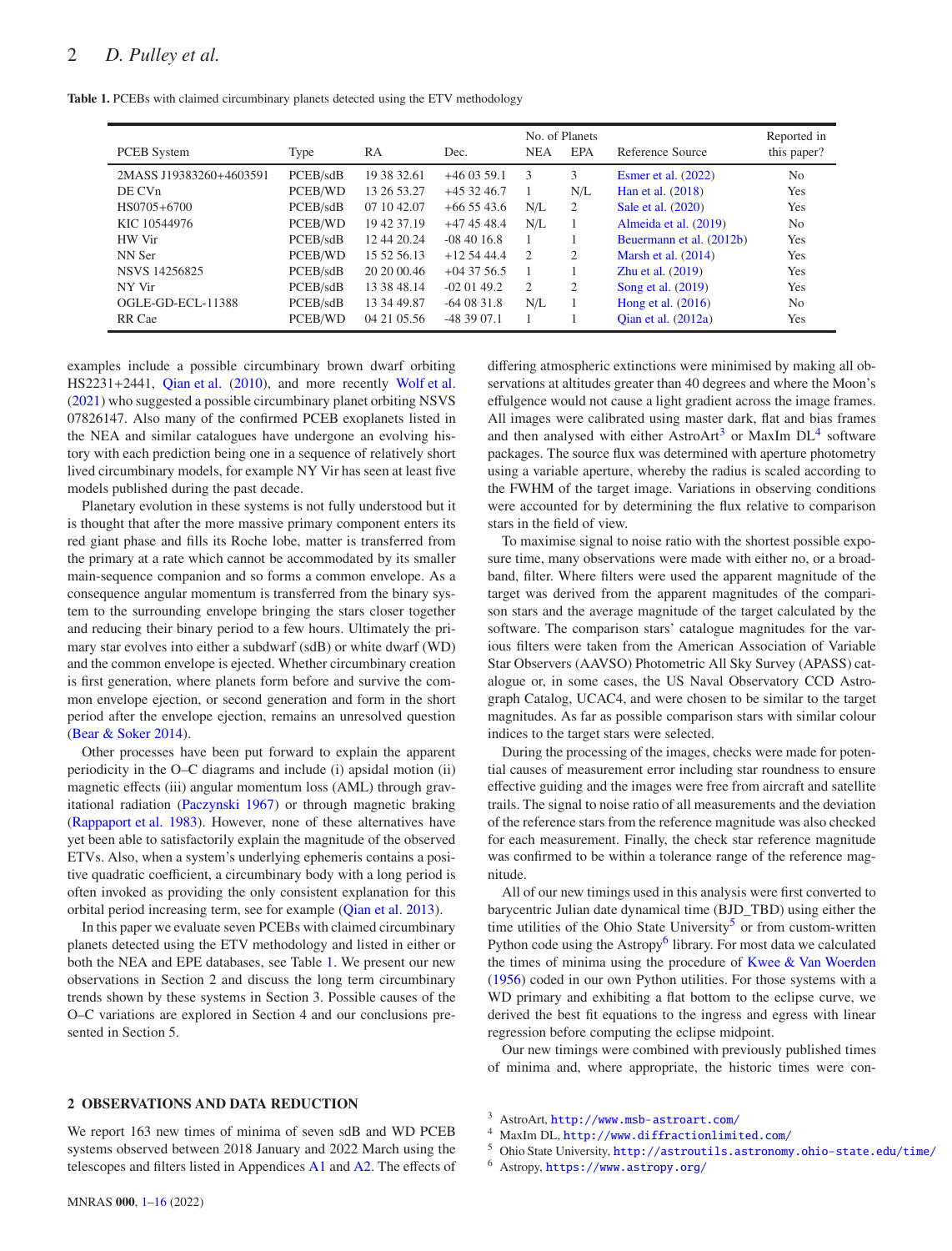verted to BJD\_TBD before computing new linear and/or quadratic ephemerides and O–C residuals.

#### 3 PCEB CIRCUMBINARY MODELS AND NEW DATA

Analysis of binary star systems ETVs has become a standard methodology for detecting circumbinary objects. Proposed by [Schneider & Chevreton](#page-12-6) [\(1990](#page-12-6)), many investigators have subsequently employed this technique to identify potential circumbinary companions, confirmed exoplanets being listed in one of many online exoplanet catalogues. Table [1](#page-1-0) lists the confirmed PCEB exoplanets discovered using ETV methodology and listed in two such catalogues, the NEA and the EPE, illustrating a high level of commonality between the two databases.

In the following sections we discuss past and present models for seven of the ten systems listed in Table [1,](#page-1-0) including in each model our latest observations. A brief overview of many of these systems can be found in [Zorotovic & Schreiber](#page-12-7) [\(2013](#page-12-7)) and [Lohr et al.](#page-11-16) [\(2014](#page-11-16)).

#### 3.1 HW Vir (BD-07 3477)

HW Vir is considered the prototype of the HW Vir-like systems consisting of an eclipsing sdB primary star with an M5/6 dwarf secondary exhibiting quasi-sinusoidal period changes. Since its discovery there have been in excess of six models put forward to explain the observed period changes with the inclusion of up to four circumbinary objects. Some investigators consider these solutions dynamically unstable but currently one circumbinary planet, HW Vir b, is identified on both the NEA and EPE databases.

HW Vir's eclipsing nature was discovered by [Menzies & Marang](#page-11-17) [\(1986](#page-11-17)) and [Kilkenny et al.](#page-11-18) [\(1994\)](#page-11-18) first noted changes in the system's orbital period. Observations over the next decade, [Çakırlı & Devlen](#page-11-19)  $(1999)$  $(1999)$ ; [Kilkenny et al.](#page-11-20)  $(2003)$  and  $\overline{1}$ banoğlu et al.  $(2004)$  $(2004)$ , suggested the possible presence of a circumbinary brown dwarf with a period of between 18.8 yr and 20.7 yr but did not dismiss other possible causes of the period change. [Qian et al.](#page-11-22) [\(2008\)](#page-11-22) also suggested a brown dwarf with a period of 15.7 yr. with a possible long period second circumbinary.

[Lee et al.](#page-11-3) [\(2009](#page-11-3)) were the first to propose that the ETVs were due to two massive bodies, 19.2  $M_J$  and 8.5  $M_J$ , with orbital periods of 9.1 yr and 15.8 yr after ruling out other possible causes. Lee's model, which includes a negative quadratic term, is shown in Fig. [1a](#page-3-0) together with subsequent observations, where departure from this model is seen to occur around mid 2008.

[Horner et al.](#page-11-23) [\(2012](#page-11-23)) conducted a dynamical analysis of the Lee model and noted '... the system is so unstable that the planets proposed simply could not exist, due to a mean lifetime of less than a thousand years...'. Their re-analysis proposed a revised two planet model, Fig. [1b](#page-3-0), with minimum masses and periods of 12 M*<sup>J</sup>* /4021 d and 11 M*<sup>J</sup>* /7992 d respectively. Whilst this provided an improvement in orbital stability they noted that the system was still dynamically unstable and other mechanisms must be present. It is noted that they chose to redefine the reference epoch introducing an offset of 38980 cycles, equivalent to 4549.73 days and that their new model fails almost immediately to predict future eclipse times.

A new circumbinary model was proposed by [Beuermann et al.](#page-11-8) [\(2012b](#page-11-8)) comprising of a linear ephemeris with two circumbinary objects (i) a planet of mass 14.3 M*<sup>J</sup>* and a period of 12.7 yr. and (ii) a brown dwarf or low mass star of mass 30-120 M*<sup>J</sup>* and a period fixed at 55 yr. This model is recorded in the NEA database as a triple star system with one planet having a period of 12.7 yr. but recorded in the EPE database as a binary system with a single circumbinary planet. As with the earlier models, the Beuermann model quickly failed as new observations were added, Fig. [1c](#page-3-0).

More recently the stability of circumbinary objects around HW Vir has also been investigated by [Esmer et al.](#page-11-24) [\(2021](#page-11-24)), [Brown-Sevilla et al.](#page-11-25) [\(2021](#page-11-25)) and [Mai & Mutel](#page-11-26) [\(2022\)](#page-11-26). Esmer included both new data from [Baran et al.](#page-11-27) [\(2018](#page-11-27)) and their data through to 2019 March. They evaluated six possible models, all of which had stability issues, favouring a quadratic ephemeris with two circumbinary objects of minimum masses of 25 M*<sup>J</sup>* and 13.9 M*<sup>J</sup>* and periods of 31.2 yr. and 13.6 yr. respectively. However we find our new data post 2019 June does not fit predictions from their preferred model, Fig. [1d](#page-3-0).

Brown-Sevilla explored four models with two circumbinary companions, predominately brown dwarfs or low mass stellar objects, but found all to be dynamically unstable and were unable to confirm the [Beuermann et al.](#page-11-8) [\(2012b\)](#page-11-8) stability claim of  $10^8$  yr. We show, Fig. [1e](#page-3-0), their best fit for their PIKAIA+LM model with two brown dwarfs as companions where almost immediately new data fails to conform to predictions. [Mai & Mutel](#page-11-26) [\(2022](#page-11-26)) found similar stability issues with their three and four circumbinary companion models with their three companion model being stable for at least 10 Myr but giving a poor fit and their four companion model having a good fit but highly unstable. As a consequence they have not listed either model.

We record 18 new observations of the primary minima between 2019 June and 2022 February and find a quadratic ephemeris provides a marginally better fit to the data, Eq. [1](#page-2-0)

<span id="page-2-0"></span>
$$
BJD_{\text{minQ}} = 2445730.5567(3) + 0.116719542(6)E -
$$
  
1.85(36) × 10<sup>-13</sup>E<sup>2</sup> (1)

where we have adopted the reference epoch of Lee (2009) and have included our quadratic residual O–C chart in Fig. [1f](#page-3-0).

#### 3.2 NY Vir (PG1336-018)

NY Vir was identified as a pulsating short period eclipsing sdB/M5 binary system by [Kilkenny et al.](#page-11-28) [\(1998\)](#page-11-28). Since its discovery there have been five published circumbinary models and a two planet model, NY Vir b and NY Vir c, is listed on both the EPE and NEA.

[Qian et al.](#page-11-29) [\(2012b](#page-11-29)) proposed the first circumbinary model having eliminated other possible mechanisms e.g. Applegate's magnetic quadrupole moment, AML, apsidal motion, indicating the presence of a giant planet with mass of 2.3 M*<sup>J</sup>* and orbital period of 7.9 yr. They noted a continuous period decrease, suggesting the presence of a possible second circumbinary object. Their model included observations through to 2011 May and displayed a good fit to the data with a  $\chi^2$  value of ~1.2 and an *F*-test significance of above the 99.99% level. However, by early 2013 predictions made by this model failed to match future observations, Fig. [2a](#page-4-0).

A second model proposed by [Lee et al.](#page-11-30) [\(2014\)](#page-11-30) considered both single and dual circumbinary systems. Their single circumbinary model with a quadratic ephemeris differed from the earlier Qian model, allowing the planet eccentricity to be non-zero. Although this model gave a low  $\chi^2_{red}$  of 1.31, no satisfactory explanation could be found for the quadratic term. In contrast, their preferred two planet model had a  $\chi^2_{red}$  of 1.09, planetary masses of 2.8 M<sub>J</sub> and 4.5 M<sub>J</sub> and periods of 8.2 yr and 27.0 yr respectively. The periods were in a mean motion resonance of 3:10 and had orbital stability of ∼850,000 yr. Whilst the orbital stability was lower than expected it was recognised that their data only spanned two thirds of the second planet's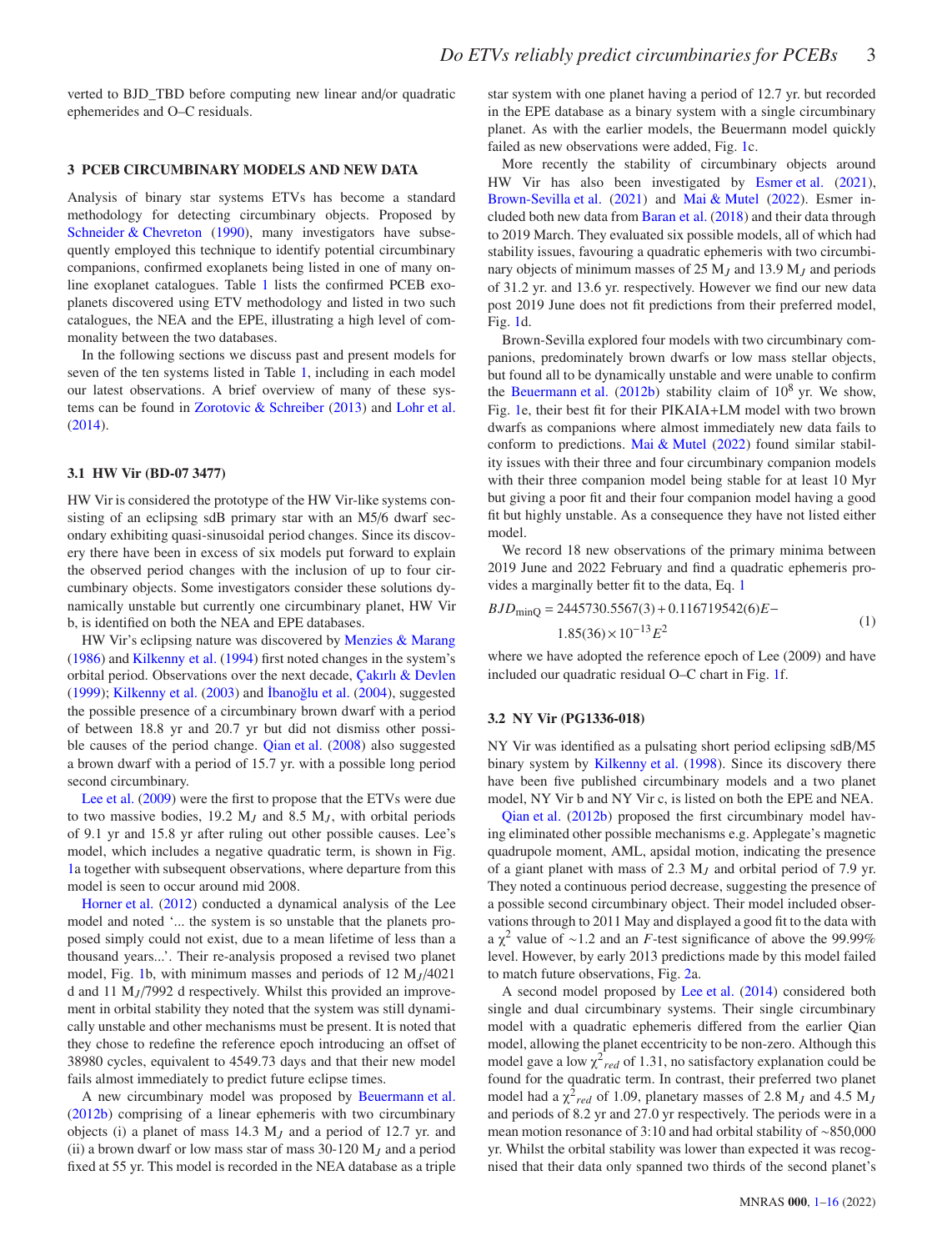<span id="page-3-0"></span>

Figure 1. O–C plots for HW Vir. Vertical axis is seconds and horizontal axis cycle number. Historical data ∼ black solid triangles; our new data ∼ red open circles; circumbinary model ∼ red line. The original reported data is shown to the left of the vertical dotted line. Note for Figs. [1b](#page-3-0) and [1d](#page-3-0) the reference epoch has been redefined by 38980 cycles (∼12.4 yr.).

orbital period. This model fitted the known data but failed within twelve months of publication, Fig. [2b](#page-4-0).

After considering a number of possible solutions, Baştürk  $&$  Esmer [\(2018](#page-11-31)) found that a single circumbinary planet with an underlying quadratic ephemeris gave the best fit to the observational data. Their model yielded a  $\chi^2_{red}$  of 0.69 and was significantly different from the two previous models having a minimum planetary mass of 3.4 M*<sup>J</sup>* but notably a longer orbital period of 20.63 years. Their new data extended the observational baseline to 2017 June, providing almost one full orbit of the purported planet. However, observations post 2019 July showed a significant departure from this hypothesis, Fig. [2c](#page-4-0).

A fourth model proposed by [Song et al.](#page-12-3) [\(2019](#page-12-3)) consisted of two circumbinary planets with an underlying quadratic ephemeris extending the baseline to 2018 April. The masses and periods of the two planets were determined to be 2.66 M*<sup>J</sup>* and 5.54 M*<sup>J</sup>* and 8.64 yr and 24.09 yr respectively and with similar orbital eccentricities of 0.15. However, our new data indicates this model failing post 2019 August, Fig. [2d](#page-4-0).

The most recent two planet circumbinary model, [Er et al.](#page-11-32) [\(2021\)](#page-11-32), bears similarities to that of [Song et al.](#page-12-3) [\(2019](#page-12-3)) with planets of mass 2.78 M*<sup>J</sup>* and 4.49 M*<sup>J</sup>* and periods 8.18 yr and 27.0 yr. In this paper we report another 36 times of primary minima spanning 2018 January to 2022 March and extending the Er timeline from 2021 March. Our recent data tends to fall below their new model, Fig. [2e](#page-4-0), but more observations over the coming months will be necessary to confirm or otherwise their predictions. Our revised quadratic ephemeris generates an O–C diagram very similar to that of [Er et al.](#page-11-32) [\(2021\)](#page-11-32) shown in Fig. [2e](#page-4-0).

#### 3.3 HS0705+6700 (V470 Cam)

HS0705+6700 was identified as a 14.7 magnitude sdB star from the Hamburg Schmidt Quasar Survey and confirmed by [Drechsel et al.](#page-11-33) [\(2001](#page-11-33)) as a short period (∼2.3hr) eclipsing PCE sdB+dM binary system with the components separated by 0.81R*o*. The mass of the sdB as derived from spectroscopy is 0.48M*<sup>o</sup>* and light curve analysis suggests a mass ratio of 0.278 yielding the mass of the secondary as  $0.13M<sub>o</sub>$  and separation of  $0.81R<sub>o</sub>$ . For the well-defined binary period of 0.0956466d, orbital mechanics suggests a stellar separation of  $0.75R<sub>o</sub>$  $0.75R<sub>o</sub>$  $0.75R<sub>o</sub>$ , not  $0.81R<sub>0</sub>$  specified.<sup>7</sup>

Since its discovery, eight circumbinary models have been proposed but, within twelve months of publication, all models fell short in predicting this system's long-term behaviour. Nonetheless one model, [Sale et al.](#page-12-1) [\(2020](#page-12-1)), is listed on the EPE database.

With some eight years of data, [Qian et al.](#page-11-34) [\(2009](#page-11-34)), predicted the presence of a circumbinary brown dwarf in a 7.15 yr circular orbit but, Fig. [3a](#page-5-0), this model failed as new data became available. A revised model was proposed by [Qian et al.](#page-11-12) [\(2010](#page-11-12)) with a lower mass brown dwarf in a 7.15 yr circular orbit, inadvertently specified as 15.7 yr, but by late 2010 new data showed this model could no longer represent this system, Fig. [3b](#page-5-0).

Whilst [Qian et al.](#page-11-34) [\(2009\)](#page-11-34)) and (2010) proposed a circumbinary brown dwarf in a circular orbit, [Çamurdan et al.](#page-11-35) [\(2012](#page-11-35)) and [Beuermann et al.](#page-11-36) [\(2012a](#page-11-36)) both proposed a linear ephemeris with a single circumbinary object in an elliptical orbit. Çamurdan does not provide either the orbital eccentricity nor the time of periastron for their model making it difficult to reconstruct their O–C plot. Beuermann, however, predicts a circumbinary brown dwarf third body of mass 31.5/sin*i* M*<sup>J</sup>* and orbital eccentricity of 0.38. Their O–C plot is shown in Fig. [3c](#page-5-0) and again, with new data, their model failed by mid 2012.

The next model to be proposed, [Qian et al.](#page-11-4) [\(2013](#page-11-4)), suggested a quadratic ephemeris with a single brown dwarf circumbinary object of mass 32/sin*i* M*<sup>J</sup>* and orbital eccentricity of 0.19. The positive coefficient of the quadratic term,  $4.9 \times 10^{-13}$ , ruled out AML through either gravitational waves or magnetic breaking, leading to the speculation that this may be part of a second long period circumbinary substellar object. However within 18 months this model also failed

<span id="page-3-1"></span>H. Drechsel, private communication with J. Mallett 2021 May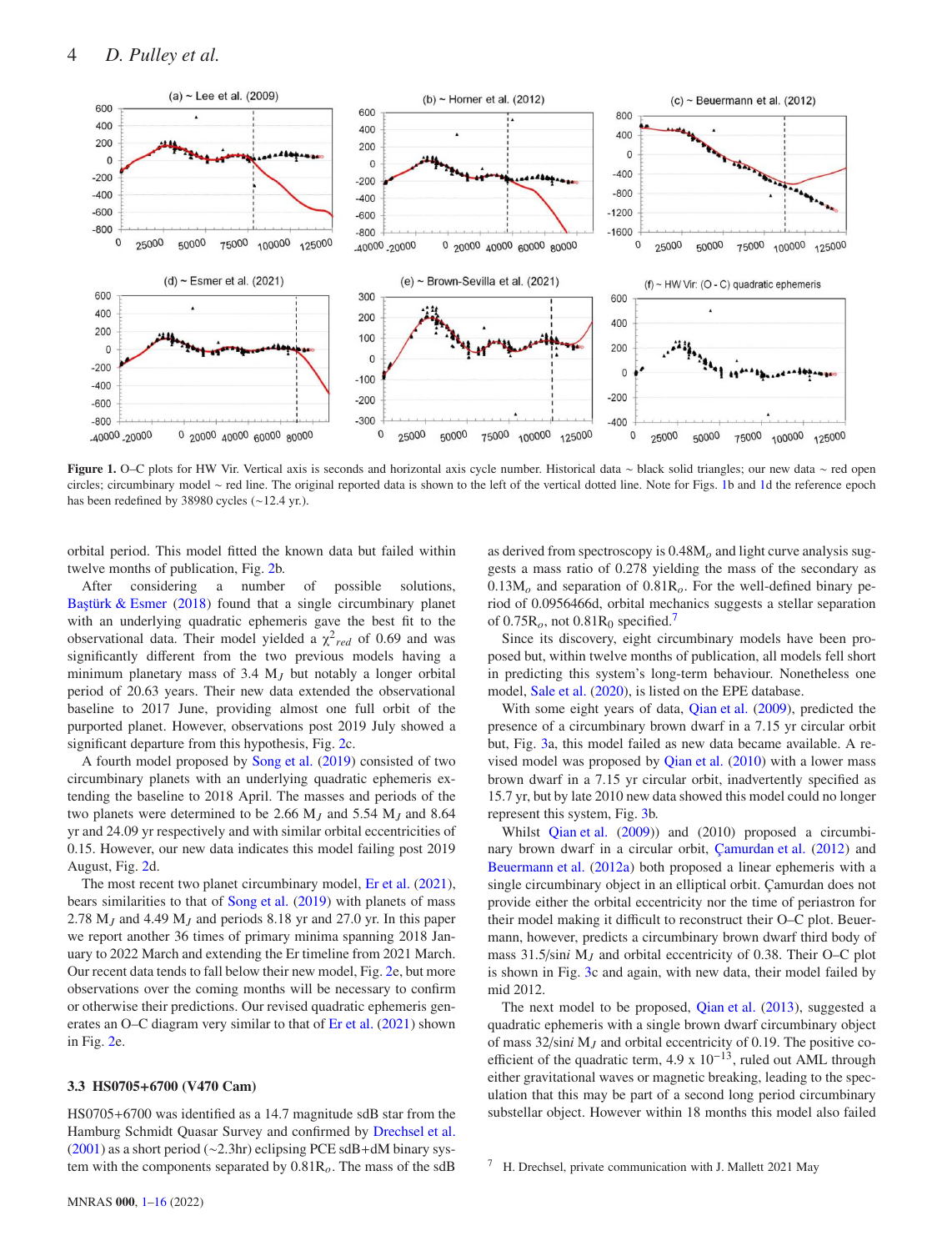<span id="page-4-0"></span>

Figure 2. O–C plots for NY Vir. Vertical axis is seconds and horizontal axis cycle number. Historical data ∼ black solid triangles; our new data ∼ red open circles; circumbinary model ∼ red line. Note original reported data is shown to the left of the vertical dotted line.

to make reliable predictions, Fig. [3d](#page-5-0). [Pulley et al.](#page-11-37) [\(2015](#page-11-37)) produced a similar model to that of Qian (2013) but noted in their Addendum that their new observations did not align with predictions.

Two recent models have been proposed by the University of Oxford research group, [Bogensberger et al.](#page-11-38) [\(2017](#page-11-38)) and [Sale et al.](#page-12-1) [\(2020](#page-12-1)). Bogensberger proposed a linear ephemeris with a single circumbinary brown dwarf in an eccentric orbit of 0.37 with a period of 11.77 yr, substantially longer than suggested by earlier models. However, new observations did not follow the model's predictions, Fig. [3e](#page-5-0). Sale's 2020 model, and listed in the EPE database, differed in many respects from that of Bogensberger, including an ephemeris with a quadratic term and two circumbinary brown dwarfs in elliptical orbits with periods of 7.9 yr and 13.3 yr, Fig. [3f](#page-5-0). Again, with new observations, this model was unable to predict future eclipses beyond 2020 March. Note, Bogensberger's times of minima are exposure start times; their amended mid-eclipse times are listed in Table A1 of [Sale et al.](#page-12-1) [\(2020](#page-12-1)).

[Mai & Mutel](#page-11-26) [\(2022](#page-11-26)) explored a one and two companion model finding both were stable but with the two companion fit no better than that of the one companion model. As a consequence they preferred the one component model, Fig. [3g](#page-5-0), where it is seen that our new data departs from this model.

We report a further 47 times of minima observed between 2019 September and 2022 March, and find a positive coefficient quadratic ephemeris, Eq. [2,](#page-4-1) provides the best fit

$$
BJD_{\text{minQ}} = 2451822.7607(1) + 0.095646620(4)E +
$$
  
7.7(5) × 10<sup>-13</sup>E<sup>2</sup> (2)

The O–C diagram is shown in Fig. [3h](#page-5-0) where the shape has the appearance of a damped periodic wave.

#### 3.4 NSVS 14256825

NSVS 14256825 was identified as a variable star in the Northern Sky Variability Survey (NSVS), Woźniak et al. [\(2004](#page-12-8)), and sub-sequently as an eclipsing sdB/dM binary by [Wils et al.](#page-12-9) [\(2007](#page-12-9)). [Kilkenny & Koen](#page-11-39) [\(2012](#page-11-39)), noted a period increase but, with limited data, was unable to assign a cause. Four circumbinary models have been proposed for this system which is listed on both the NEA and EPE databases with one circumbinary planet, [Zhu et al.](#page-12-2) [\(2019\)](#page-12-2) and [Nasiroglu et al.](#page-11-40) [\(2017](#page-11-40)) respectively. For completeness, we include the NSVS and All Sky Automated Survey (ASAS) data in the following charts, although most investigators omit these observations from their analyses.

[Beuermann et al.](#page-11-36) [\(2012a](#page-11-36)) were the first to propose a single circumbinary planet of mass 12 M*<sup>J</sup>* and a period of 20 yr in a 0.5 eccentric orbit. Adopting a linear ephemeris, and including both NSVS and ASAS data in their analysis, they recognised their model was speculative, having little more than one half a period of circumbinary data. As can be seen from Fig. [4a](#page-6-0), their proposal cannot predict eclipse times more than a year ahead.

<span id="page-4-1"></span>The following year [Almeida et al.](#page-11-41) [\(2013](#page-11-41)), proposed a model adopting a linear ephemeris with two circumbinary planets of mass 2.9  $M_J$  and 8.1  $M_J$ , periods of 3.5 yr and 6.9 yr and orbital eccentricities of 0.0 and 0.52 respectively. Almost immediately this model failed to predict future eclipses, Fig. [4b](#page-6-0). Subsequent investigators noted their two planet solution was extremely unstable on time-scales of less than a thousand years, [Wittenmyer et al.](#page-12-10) [\(2013](#page-12-10)), and had insufficient timing data to constrain the best-fit parameters, [Hinse et al.](#page-11-42) [\(2014\)](#page-11-42).

Excluding NSVS, ASAS and WASP (Wide Angle Search for Planets) datasets, [Nasiroglu et al.](#page-11-40) [\(2017](#page-11-40)) proposed a single circumbinary brown dwarf of mass greater than 15 M*<sup>J</sup>* in a 9.9 yr elliptical orbit with eccentricity of 0.175, having first considered and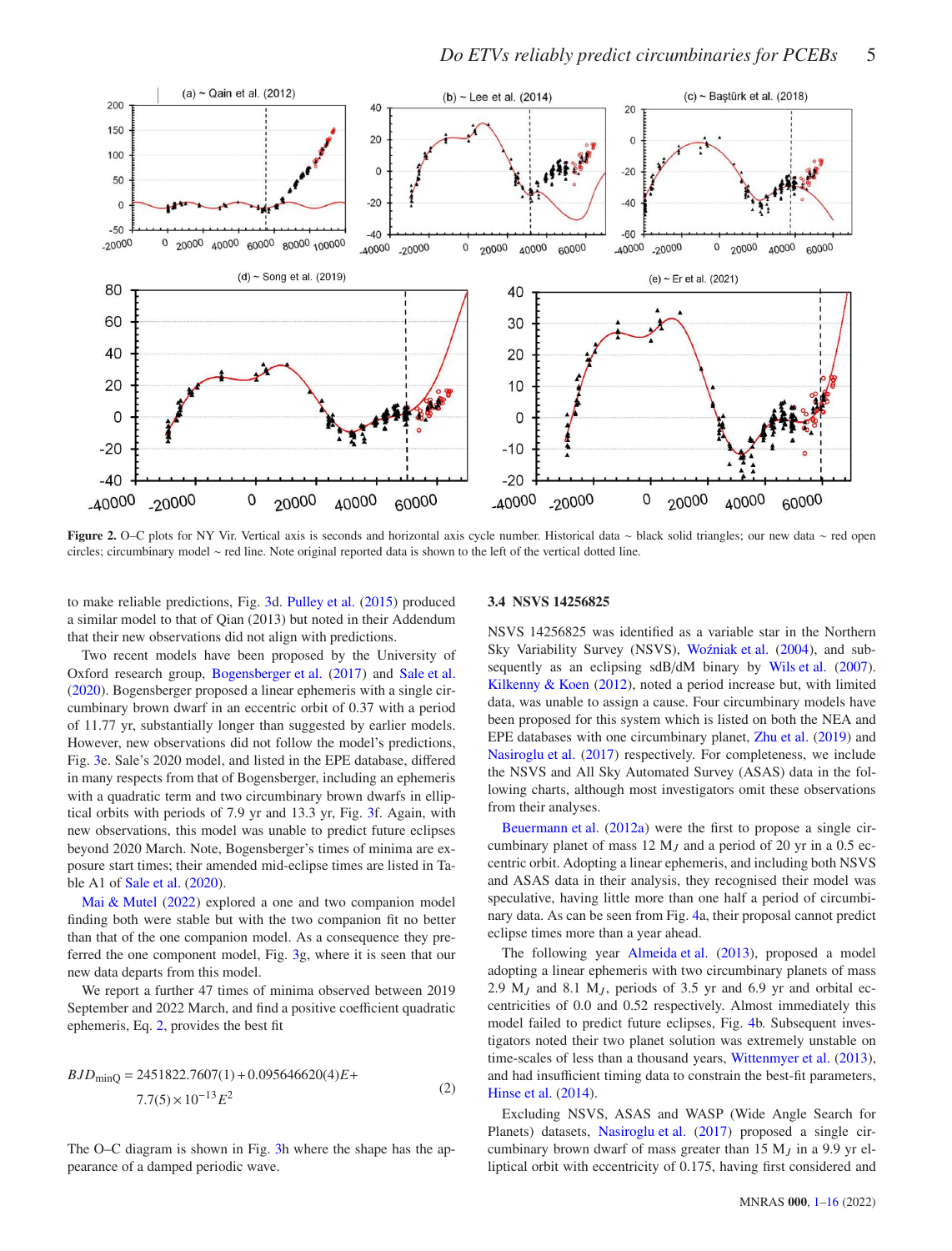<span id="page-5-0"></span>

Figure 3. O–C plots for HS0705+6700. Vertical axis is seconds and horizontal axis cycle number. Historical data ∼ black solid triangles; our new data ∼ red open circles; circumbinary model ∼ red line. Note original reported data is shown to the left of the vertical dotted line.

eliminated the [Applegate](#page-11-43) [\(1992\)](#page-11-43) effect. Their model utilised a linear ephemeris but with the reference epoch offset by 13768 cycles from that used by other investigators, where we see that this model also departs from new observations taken over the following 18 months, Fig. [4c](#page-6-0).

of 5.3, Fig. 4e, with the underlying ephemeris, Eq. 3  

$$
BJD_{\text{minO}} = 2454274.20875(5) + 0.110374157(4)E
$$

<span id="page-5-1"></span>
$$
1.26(9) \times 10^{-12} E^2
$$
 (3)

A further single circumbinary model was proposed by [Zhu et al.](#page-12-2) [\(2019](#page-12-2)) with a circumbinary planet/brown dwarf of minimum mass of 14.2  $M_J$ , a period of 8.83 yr and an orbital eccentricity of 0.12. Their model provided a better fit to the observations than that of [Nasiroglu et al.](#page-11-40) [\(2017](#page-11-40)), Fig. [4d](#page-6-0), but with our new data this model failed within 12 months of publication. More recently [Wolf et al.](#page-12-4) [\(2021](#page-12-4)) were unable to fit a single circumbinary object to the recorded data, suggesting at least two circumbinary bodies and additional observations were needed to explain the O–C variations.

We provide 20 new times of primary minima and together with all existing data we determined both a linear and quadratic ephemeris. Because of the poor precision of both the NSVS and ASAS data, typically 45s, we omitted these observations from our analysis. We found the quadratic ephemeris provided the best fit to the data and noted its apparent sinusoid shape. Fitting a best sinusoid gave a  $\chi^2$ 

MNRAS 000, [1](#page-0-0)[–16](#page-14-0) (2022)

$$
1.26(9) \times 10^{-12} E^2
$$
  
and with sinusoidal parameters (i) amplitude 34.56s (ii) eccentric-  
ity 0.02 (iii) period 7.65 yr (iv) periastron angle 2.237 rads and (v)  
date of periastron 2456703. Whilst the fit looks reasonable up to E  
 $\sim$ 40000, our new data post 40000 does indicate a departure from this

#### 3.5 NN Ser

prediction.

NN Ser was first identified as a pre-cataclysmic variable in 1989 and subsequently confirmed as a PCEB system comprising of a white dwarf primary with a very low mass, fully convective, M dwarf secondary companion. With limited data [Brinkworth et al.](#page-11-44) [\(2006\)](#page-11-44) identified a period decrease, assigning it to either AML through magnetic breaking or the presence of a third body. Five circumbinary models have been published to explain the observed period change, with different models being included in the NEA and EPE databases.

[Qian et al.](#page-11-34) [\(2009](#page-11-34)) noted the presence of a cyclical change in the binary period and proposed a model consisting of a substellar com-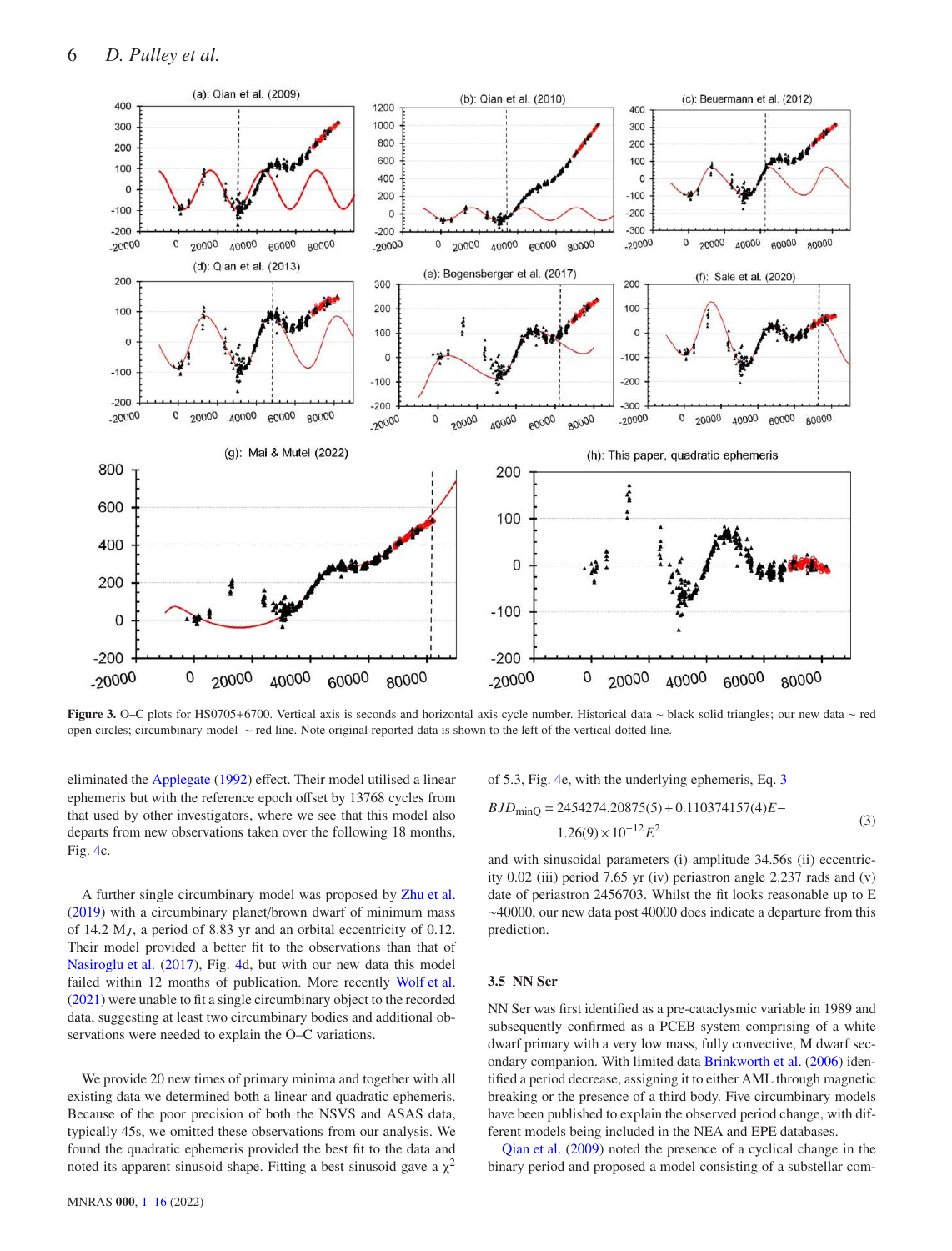<span id="page-6-0"></span>

### *Do ETVs reliably predict circumbinaries for PCEBs* 7

Figure 4. O–C plots for NSVS 14256825. Vertical axis is seconds and horizontal axis cycle number. Historical data ∼ black solid triangles; our new data ∼ red open circles; circumbinary model ∼ red line. Black cross ∼ NSVS and ASAS data. Note original reported data is shown to the left of the vertical dotted line..

panion of minimum mass 11.1 M*<sup>J</sup>* in a circular orbit having a period of 7.56 yr, Fig. [5a](#page-7-0). However from data not available to Qian, Parsons et al. (2010) indicated 'the proposed third body does not exist'.

the quadratic ephemeris giving a significantly lower  $\chi^2$ , Eq. [4.](#page-6-1)

<span id="page-6-1"></span>
$$
BJD_{\text{minQ}} = 2447344.52512(12) + 0.130080079(4)E +
$$
  
7.7(4) × 10<sup>-13</sup>E<sup>2</sup> (4)

The possibility of multiple circumbinary bodies was first explored by [Beuermann et al.](#page-11-45) [\(2010](#page-11-45)) with two planets in 2:1 resonance providing a marginally best  $\chi^2$  fit. They explored a single planet solution but noted other factors, e.g. the Applegate mechanism, must be present to explain the observed variations. Beuermann's preferred solution identified two planets with minimum masses 2.3 M*<sup>J</sup>* and 6.9 M*<sup>J</sup>* , periods 7.75 yr and 15.5 yr and orbital eccentricities of 0.2 and 0 respectively.

Modifications to the [Beuermann et al.](#page-11-45) [\(2010\)](#page-11-45) planetary model were put forward first by [Beuermann et al.](#page-11-46) [\(2013](#page-11-46)) and then [Marsh et al.](#page-11-9) [\(2014\)](#page-11-9), the most significant addition being an elliptical orbit for the outer planet with minor changes to the remaining parameters. These three models produced very similar residual plots and in Fig. [5b](#page-7-0) we show the results published by [Beuermann et al.](#page-11-45) [\(2010](#page-11-45)). It is of note that this model is recorded in the EPE database whereas the NEA database adopts the [Marsh et al.](#page-11-9) [\(2014\)](#page-11-9) parameters.

The durability of Beuermann's 2010 model led to increasing confidence in the presence of two circumbinary planets, with NN Ser being one of a very few PCEBs with apparently stable planetary systems. However observations reported by [Bours et al.](#page-11-47) [\(2016](#page-11-47)) indicated that the underlying ephemeris needed to include a quadratic term, noting that 'The best test... will come in 2018-2019 when the model predicts a maximum and subsequent downturn in the O–C eclipse times'. As seen from Fig. [5c](#page-7-0), Bours' 2018/19 downturn test failed, indicating that none of the proposed NN Ser models to date have been able to predict the long-term future of this system.

We report a further 9 observations between 2020 March and 2022 February and compute new linear and quadratic ephemerides, with

The reduced  $\chi^2$  is in excess of 250 indicating historical significant changes in binary period, Fig. [5d](#page-7-0).

#### 3.6 RR Cae

RR Cae is an eclipsing binary comprising a white dwarf primary and a dM secondary with a 7.29 hr period and listed with one circumbinary planet on both the NEA and EPE databases. First identified by [Krzeminski](#page-11-48) [\(1984](#page-11-48)) as an eclipsing binary, further observations recorded by Bruch  $& Diaz$  [\(1998\)](#page-11-49) suggested the orbit may be eccentric. However [Maxted et al.](#page-11-50) [\(2007\)](#page-11-50) did not support this, classifying the secondary as an M4 star. [Parsons et al.](#page-11-51) [\(2010](#page-11-51)) recorded two more primary eclipse times, noting that any O–C variations could be caused by an Applegate type mechanism and making no claims for the presence of a circumbinary object.

[Qian et al.](#page-11-11) [\(2012a](#page-11-11)) proposed a circumbinary model, underpinned with a positive coefficient quadratic ephemeris, to explain the observed cyclical O–C residuals, dismissing both apsidal motion through strong tidal interactions and the fully convective M4 secondary not supporting Applegate type mechanisms. Their circumbinary model comprised a single giant planet with minimum mass 4.2 M*<sup>J</sup>* , a period of 11.9 yr and LTT of 14.3s. Since the positive quadratic coefficient could not be explained by AML they proposed the presence of a circumbinary companion with a long period. Their model, listed on the EPE and NEA databases, is shown in Fig. [6a](#page-8-0) but within 12 months new observations could not be explained by this model.

We report a further 16 times of minima recorded between 2019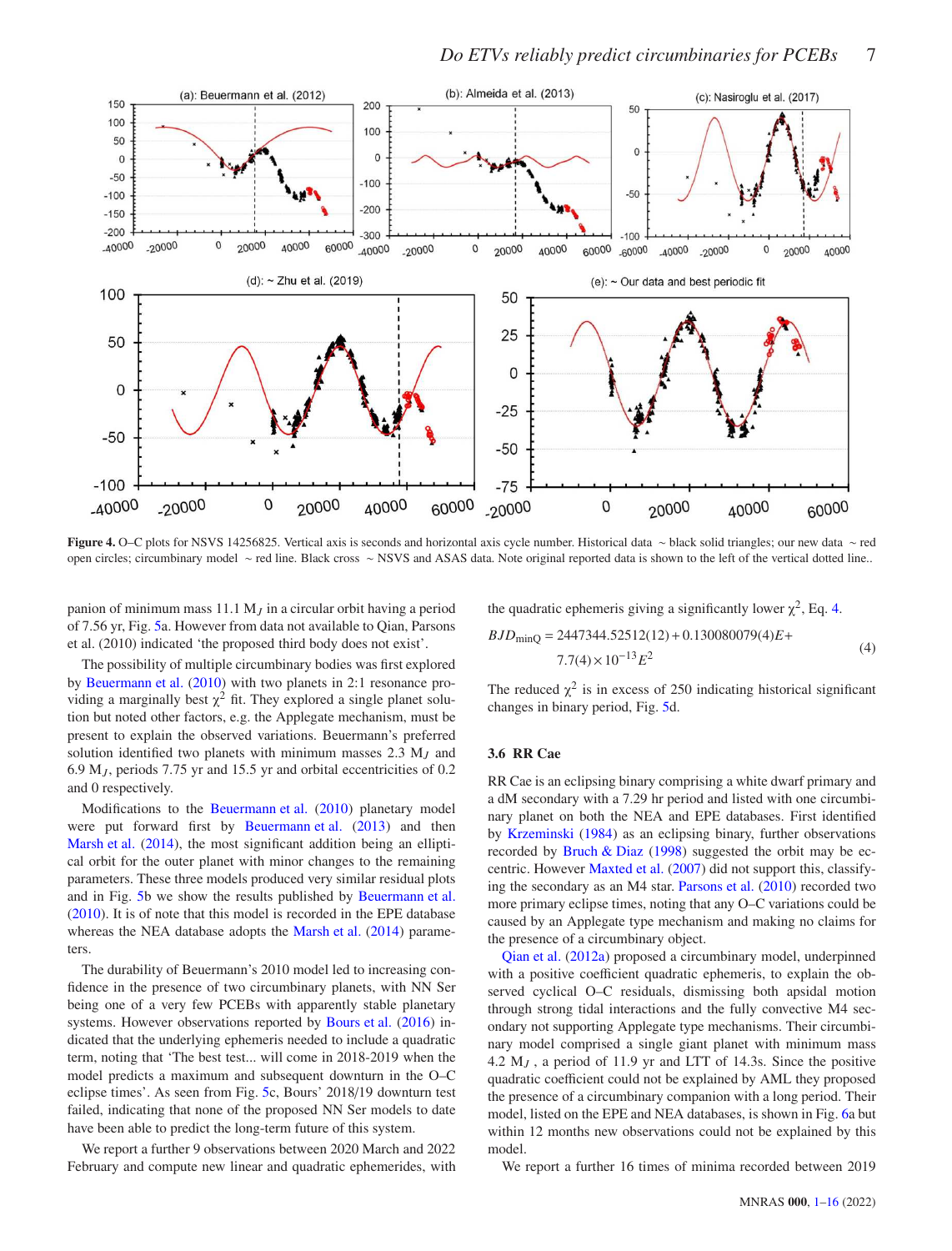<span id="page-7-0"></span>

Figure 5. O–C diagrams for NN Ser. Vertical axis is seconds and horizontal axis cycle number. Historical data ∼ black solid triangles; our new data ∼ red open circles; circumbinary model ∼ red line. Note original reported data is shown to the left of the vertical dotted line. Qian, Fig (a), was unaware of the data points around E ∼55000. The models transitioning from 2010 to 2016 via Beuermann (2013) and Marsh (2014) differ little from Beuermann et al. (2010) and Bours et al. (2016)

December and 2022 February and compute both a linear and quadratic ephemeris. The quadratic ephemeris provides a better fit with a marginally lower  $\chi^2$ , Eq. [5.](#page-7-1)

<span id="page-7-1"></span>
$$
BJD_{\text{minQ}} = 2451523.04871(3) + 0.303703652(3)E -
$$
  

$$
4.6(9) \times 10^{-13} E^2
$$
 (5)

The O–C residuals computed from Eq. [5](#page-7-1) are shown in Fig. [6b](#page-8-0) having a quasi-cyclical form

#### 3.7 DE CVn

DE CVn was identified as an eclipsing binary comprising a white dwarf primary and a late type main sequence star with a giant circumbinary planet listed on both the NEA and EPE databases, see [Han et al.](#page-11-6) [\(2018\)](#page-11-6).

First identified as an eclipsing binary by [Robb & Greimel](#page-12-11) [\(1997\)](#page-12-11), further observations from [Holmes & Samus](#page-11-52) [\(2001](#page-11-52)), [Tas et al.](#page-12-12) [\(2004](#page-12-12)), [Van Den Besselaar et al.](#page-12-13) [\(2006](#page-12-13)) and [Parsons et al.](#page-11-51) [\(2010](#page-11-51)) gave no indication of the presence of any circumbinary object with [Lohr et al.](#page-11-16) [\(2014](#page-11-16)) stating "... the whole O–C diagram is fully consistent with a constant period...".

So far only [Han et al.](#page-11-6) [\(2018](#page-11-6)) has derived a planetary model for this system, adopting a negative quadratic ephemeris to describe the underlying period change. Their model indicates the presence of a third body of minimum mass of 10.5 M*<sup>J</sup>* and 11.22 yr period producing an LTTE of 21.6s. Their O–C representation is shown in Fig. [7a](#page-8-1) where their analysis did not include data pre-2002 January, E < -1500, owing to the large uncertainties exceeding 60s. We have included all earlier data in Fig. [7a](#page-8-1) together with our new data, post 2020 January, where it can be seen these new observations do not fit the Han model.

We have included 17 new times of minima observed between 2020 January and 2022 March, computed new quadratic ephemeris, Eq. [6,](#page-7-2) which included data pre-2002 January.

<span id="page-7-2"></span>
$$
BJD_{\text{minQ}} = 2452784.55410(5) + 0.364139445(10)E - 1.74(6) \times 10^{-11} E^2
$$
 (6)

The quadratic ephemeris provides a substantially lower  $\chi^2$  of 26 opposed to 89 for the linear ephemeris, demonstrating a strong underlying quadratic distribution. The O–C residuals for the quadratic ephemeris are shown in Fig. [7b](#page-8-1). Whilst the early data does show expected scatter, a cyclical pattern is apparent in the data of the quadratic residuals.

#### 4 ETVS AND THEIR ORIGINS

We have observed seven PCE eclipsing binary systems which are listed on the NEA and/or EPE databases as having circumbinary companions and each having in excess of twenty years supporting eclipse timing data. During the past fifteen years more than thirty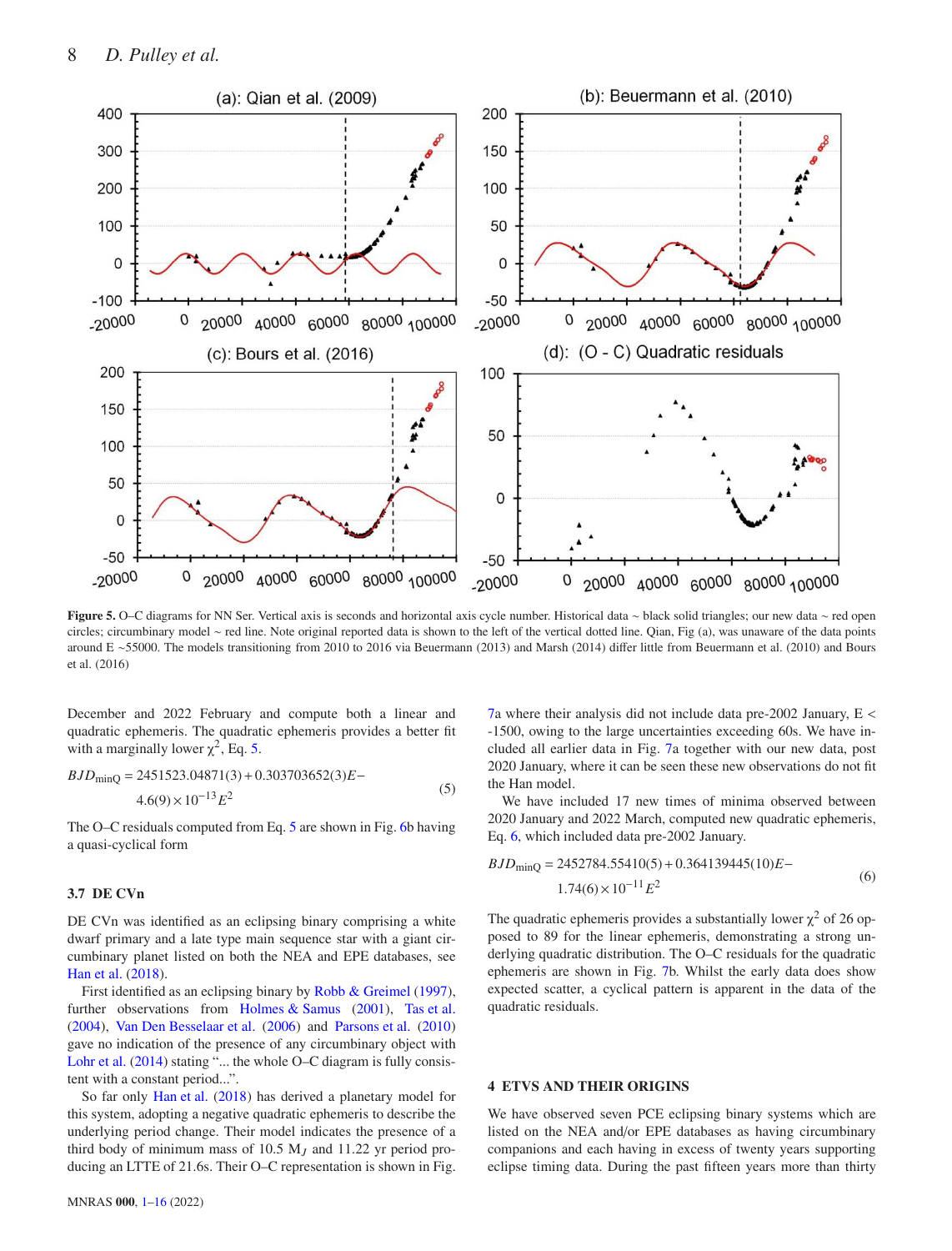<span id="page-8-0"></span>

Figure 6. O–C plots for RR Cae. Vertical axis is seconds and horizontal axis cycle number. Historical data ∼ black solid triangles; our new data ∼ red open circles; circumbinary model ∼ red line. Note original reported data is shown to the left of the vertical dotted line.

<span id="page-8-1"></span>

Figure 7. O–C plots for DE CVn. Vertical axis is seconds and horizontal axis cycle number. Historical data ∼ black solid triangles; our new data ∼ red open circles; circumbinary model ∼ red line. Note original reported data is shown to the left of the vertical dotted line.

circumbinary models have been proposed for these seven systems. With one exception, NY Vir whose recent model still has to be tested, all models have proved incapable of predicting eclipse times more than a few years into the future.

Several processes put forward to explain the observed ETVs are considered below, including apsidal motion, AML through either gravitational radiation or magnetic breaking, Applegate type magnetic mechanisms and the presence of circumbinary companions. The first three processes are frequently ruled out on grounds of their minimal contribution to the 'cyclical' component of the observed ETVs, leaving circumbinary companions as the default mechanism.

#### 4.1 Apsidal motion

Although apsidal motion can provide large cyclical ETVs, it has become the norm to dismiss this effect as the source of observed quasicyclical O–C variations seen in these PCE systems, e.g. [Lee et al.](#page-11-30) [\(2014](#page-11-30)), [Sale et al.](#page-12-1) [\(2020](#page-12-1)), [Mai & Mutel](#page-11-26) [\(2022](#page-11-26)). The close proximity of the binary components, typically less than a solar radius, should enable the binary orbits to circularize within a short timeframe although this could exceed the theoretical lifetime of the PCE system. This appears to be confirmed with observations of secondary eclipses which, after making corrections for the Rømer delay, occur close to phase 0.5, indicating orbital eccentricities of less than 0.001, for example see [Parsons et al.](#page-11-53) [\(2013](#page-11-53)). Small orbital eccentricities affect the timing of the eclipses, see [Barlow et al.](#page-11-54) [\(2012\)](#page-11-54), by approximately

$$
\Delta t \approx \frac{2}{\pi} P_{bin} e cos(\omega) \tag{7}
$$

where  $P_{bin}$  is the binary period, e is the orbital eccentricity and  $\omega$  is the argument of periapsis. For a typical PCEB with an orbital period of 0.1 d and an assumed eccentricity of 0.001, a maximum ETV of 5.5s could be observed. However, as shown by [Parsons et al.](#page-11-53) [\(2013](#page-11-53)) for NN Ser, eccentricities may well be much less than 0.001. In addition apsidal motion would provide a pure sinusoidal variation in ETVs, something that is not observed in these systems. Whilst the evidence would suggest that apsidal motion is not the underlying cause of the observed ETVs in PCEBs, it is possibly a minor contributing factor.

#### 4.2 Angular momentum loss (AML)

Angular momentum loss within PCE sdB and WD binaries is commonly attributed to either gravitational radiation or magnetic breaking. With AML, the binary separation becomes smaller over time accompanied by a reduction in the binary period. This in turn is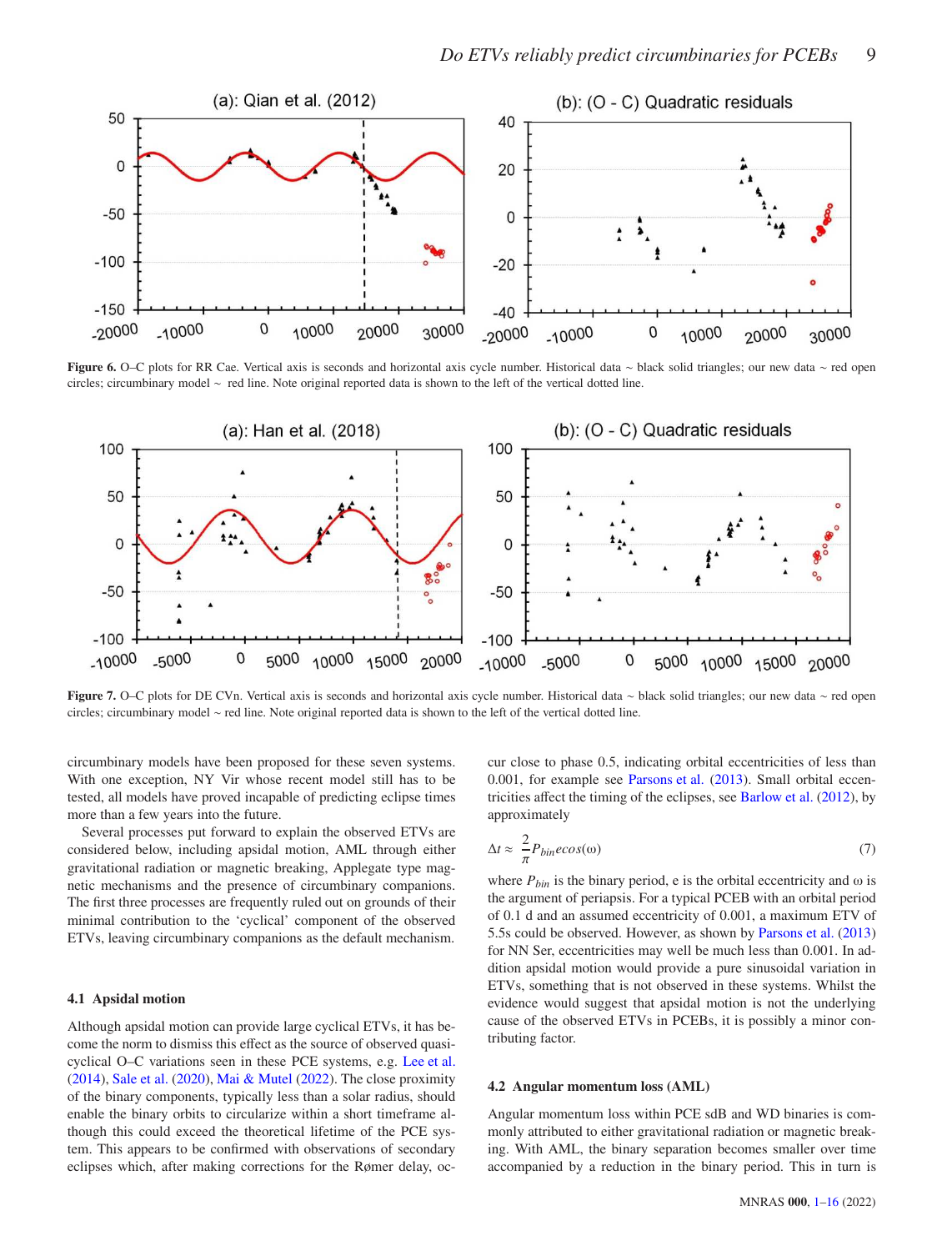reflected in the system ephemeris with the addition of a negative coefficient quadratic term. The gradual reduction in binary period predicted by AML has no quasi-cyclical component and, as such, cannot explain the overall ETV cyclical behaviour.

#### 4.3 Magnetic mechanisms

A mechanism to potentially explain the eclipse time variations seen in O–C diagrams was proposed by [Applegate](#page-11-43) [\(1992\)](#page-11-43). This mechanism relies on the fact that the secondary star is magnetically active and undergoes solar-like magnetic cycles which are strong enough to redistribute the angular momentum within the star. This leads to cyclical shape changes which affect the gravitational quadrupole moment. Since the orbit of the stars is gravitationally coupled to variations in their shape, this effect could explain the small modulations that are observed in the binary period.

Since the original work, other researchers, e.g [Lanza et al.](#page-11-55) [\(1998\)](#page-11-55), [Brinkworth et al.](#page-11-44) [\(2006](#page-11-44)), have refined and improved the Applegate model. [Völschow et al.](#page-12-14) [\(2016](#page-12-14)) produced the "two-zone" model which showed that for a number of close binaries the energy, E*A*, required to generate the Applegate mechanism is far higher than the energy available, assumed to be the energy  $E_2$ , radiated by the secondary in the time of the period modulation, P*mod*.

$$
E_2 = L_2 \ P_{mod} \tag{8}
$$

where  $L_2$  is the luminosity of the secondary.

For the systems studied in this paper, the results are summarized in Table [2.](#page-10-0) In all cases the ratio  $E_A/E_2 \gg 1$ , so the Applegate mechanism is very unlikely to explain the period variation.

In a recent paper [Lanza](#page-11-56) [\(2020\)](#page-11-56) presented a different magnetic mechanism that required much less energy. He proposed that a nonaxiosymmetric gravitational quadrupole moment is created by an internal (non-axiosymmetric) magnetic field in the secondary. This leads to an exchange of angular momentum between the spin and orbital motion of the secondary. If the two stars are not perfectly synchronized this results in a periodic modulation of the orbital period of the binary system. The resulting change of rotational energy, ∆E*rot*, following [Mai & Mutel](#page-11-26) [\(2022](#page-11-26)), is

$$
\Delta E_{rot} = \frac{m a^2 \Omega^2 \Delta P}{3 P_{bin}} \tag{9}
$$

where m is the reduced mass of the binary, a is the radius of the binary orbit,  $\Omega$  is the angular velocity of the secondary, approximately equal to 2π/ P*bin*, ∆P is the period variation and P*bin* is the binary period.

In the presence of a circumbinary object with a period P*mod*, the O–C diagram would show a semi-amplitude, K, related to the binary period variation [\(Völschow et al. 2016](#page-12-14)), as

$$
\frac{\Delta P}{P_{bin}} = \frac{4\pi K}{P_{mod}}
$$
\n(10)

Völschow et al. list the values of K and *Pmod* for a number of close binaries, based on O–C data for the supposed circumbinary of the strongest influence. Table [2](#page-10-0) shows the calculated values for the systems in this study and the ratio  $\Delta E_{rot}$  / E<sub>2</sub> from equations [8](#page-9-0) to [10.](#page-9-1) The ratio of the Lanza energy ∆E*rot* required to the energy  $E_2$  available is seen to be much larger than 1, except in the case of RR Cae and DE CVn. Hence, there is insufficient energy available, and so the Lanza mechanism is unlikely to explain the observed period variations, except in the above two cases. For RR Cae and DE CVn a part of the period variation could be due to the Lanza effect.

#### 4.4 Circumbinary companions

An often adopted philosophy when considering circumbinary modelling has been '...when you have eliminated the impossible, whatever remains, *however improbable*, must be the truth.'[8](#page-9-2) For the systems considered here, and methodically eliminating apsidal motion, AML and Applegate-type mechanisms, we are left with circumbinary companions as the only possible explanation of the observed cyclical ETVs. However, this approach makes two assumptions (i) that all potential causes of ETVs are known and (ii) all known causes of ETVs are fully understood.

The PCEBs considered here question this approach with in excess of thirty models proposed for these seven systems, made over the past two decades, whilst all but one are incapable of predicting eclipse times more than a year into the future. The one exception is the recent, and still to be tested, new model for NY Vir, [Er et al.](#page-11-32) [\(2021](#page-11-32)). Whilst this model was computed with data up until 2021 March our new data does appear to fall consistently below the model's forward predictions by some 5s. However this small difference could be attributed to observational uncertainty and so it remains far too early to form any conclusion with further observations over the coming twelve months necessary to determine the validity of their model.

<span id="page-9-0"></span>As new data becomes available a system's observational timeline is extended, in many instances this is now in excess of three decades, and the O–C plot becomes more complex and models with an increasing number of potential circumbinary companions are necessary to provide a good fit. In principle it is possible to improve the fit by adding in more and more companions. Early circumbinary models have relied upon one or possibly two companions together with a possible quadratic ephemeris. However new models are now considering three and four circumbinary companions, some with orbital periods of hundreds of years. Whilst these models may provide an improved fit to the O–C curve, they have so far exhibited poor orbital stability indicating that they do not provide a good long-term representation of the observed ETVs.

For three systems, NY Vir, HS0705+6700 and NN Ser, the best fit to the O–C residuals is achieved by the inclusion of a quadratic term with a positive coefficient. The presence of this term is difficult to explain through known mechanisms of AML, apsidal motion or magnetic effects leaving the inclusion of an additional long period circumbinary body as the only solution, see for example [Qian et al.](#page-11-4) [\(2013](#page-11-4)). However, while this has been put forward as a working hypothesis it has still to be validated and, if two orbital cycles are needed to have confidence in a model, it may be many decades before this can be confirmed.

<span id="page-9-1"></span>We note that a number of these systems, particularly HW Vir, HS0705+6700, and possibly NN Ser, Figs. [1f](#page-3-0), [3h](#page-5-0) and [5d](#page-7-0) respectively, show a continuing decaying LTT amplitude in their O–C plots. Whether this is an indicator of a change in behaviour is difficult to assess at this time but a further two or three decades of observations may bring greater clarity to these interesting stellar objects.

Two systems, NSVS14256825 and DE CVn, indicate a cyclical O–C plot over some 1.5 cycles although the early data for DE CVn does show much scatter which is related to the large imprecision of these observations, typically greater than 100s. Time averaging or weighting this early data may assist in a future analysis but until more data is available the assignment of one or two circumbinary companions may be premature.

<span id="page-9-2"></span><sup>8</sup> Sherlock Holmes in conversation with Dr. Watson, Sign of the Four, Sir Arthur Conan Doyle 1890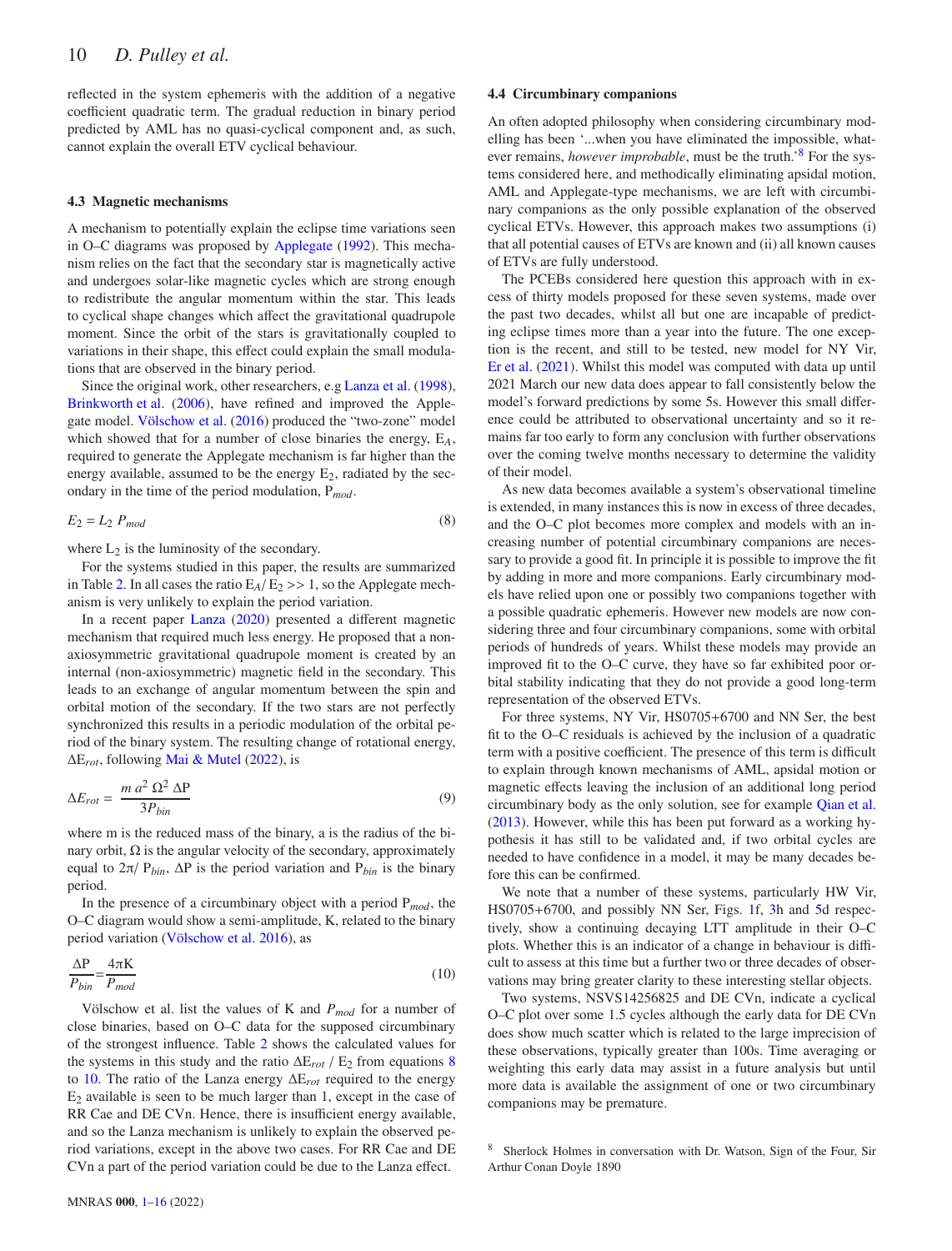<span id="page-10-0"></span>Table 2. Applegate energy ratios and parameters for the systems in this study, based on values in [Völschow et al.](#page-12-14) [\(2016\)](#page-12-14). DE CVn values are from [Van Den Besselaar et al.](#page-12-13) [\(2006\)](#page-12-13) and [Han et al.](#page-11-6) [\(2018](#page-11-6)). Lanza energy ratios ∆E*rot* / E<sup>2</sup> calculated from equations [8](#page-9-0) to [10.](#page-9-1) *M*⊙, *R*⊙ and *L*⊙ are the solar mass, radius and luminosity respectively.

| Binary system | Applegate<br>ratio<br>$E_A/E_2$ | $m/M_{\odot}$ | $a/R_{\odot}$ | K(s)  | $P_{mod}$<br>(yr) | $L_2/L_{\odot}$ | $P_{\text{bin}}(d)$ | $\Delta P/P_{\rm bin}$<br>$(x10^{-7})$ | $E_2/J$<br>$(x10^{32})$ | $\Delta E_{rot}$ /J<br>$(x10^{33})$ | Lanza<br>$\Delta E_{rot}/E_2$ |
|---------------|---------------------------------|---------------|---------------|-------|-------------------|-----------------|---------------------|----------------------------------------|-------------------------|-------------------------------------|-------------------------------|
| HS0705+6700   | 140                             | 0.105         | 0.810         | 67.0  | 8.41              | 0.0022          | 0.096               | 31.7                                   | 2.27                    | 40.4                                | 178.4                         |
| HW Vir        | 108                             | 0.110         | 0.860         | 563.0 | 55.0              | 0.0030          | 0.117               | 40.8                                   | 20.3                    | 41.1                                | 20.3                          |
| NN Ser        | 64                              | 0.092         | 0.934         | 27.65 | 15.5              | 0.0014          | 0.130               | 7.11                                   | 2.80                    | 5.61                                | 20.0                          |
| NY Vir        | 106                             | 0.096         | 0.770         | 12.20 | 7.90              | 0.0014          | 0.101               | 6.15                                   | 1.38                    | 6.92                                | 50.1                          |
| NSVS 14256825 | 101                             | 0.083         | 0.740         | 20.00 | 6.86              | 0.0010          | 0.110               | 11.6                                   | 1.85                    | 8.96                                | 48.5                          |
| RR Cae        | 59                              | 0.129         | 1.620         | 7.20  | 11.90             | 0.0036          | 0.304               | 2.41                                   | 5.30                    | 1.53                                | 2.9                           |
| DE CVn        | 26                              | 0.227         | 2.090         | 14.00 | 1.22              | 0.0165          | 0.364               | 4.97                                   | 22.8                    | 6.14                                | 2.7                           |

<span id="page-10-2"></span>

Figure 8. O–C chart for NSVS14256825 with both NSVS and ASAS data included in the analysis. Vertical axis is seconds and horizontal axis cycle number. NSVS & ASAS data ∼ black cross with error bars; other historical data ∼ black solid triangles; our new data ∼ red open circles.

Data that is considered to be of poor precision is often removed from a circumbinary analysis. Whilst this data lacks precision, it may still be accurate and its omission can have a significant impact upon the analysis. By way of an example [Beuermann et al.](#page-11-36) [\(2012a](#page-11-36)) included data sets derived from NSVS and ASAS observations in their analysis of NSVS14256825 extending the time line backwards 8 years, increasing the the observational period by some 40%. Because of the lower precision of these datasets, most subsequent investigators chose to omit this data from their analysis resulting in a significantly different outcome. In Fig. [4e](#page-6-0) and Eq. [3](#page-5-1) we show the results of an analysis that omits both NSVS and ASAS data. If we now include this data into our analysis we find a new ephemeris, Eq. [11,](#page-10-1)

<span id="page-10-1"></span>
$$
BJD_{\text{minQ}} = 2454274.20895(4) + 0.110374134(4)E -
$$
  
7.9(8) × 10<sup>-13</sup>E<sup>2</sup> (11)

and the resulting O–C diagram, Fig. [8,](#page-10-2) showing a strong peak to peak amplitude reduction with progressing time. Which is the more representative ephemeris for this binary system remains difficult to determine. However whilst the five data points from NSVS and ASAS lack precision they do exhibit a predominately decreasing O–C trend and not inconsistent with later data sets.

#### 5 CONCLUSIONS

We have investigated seven PCEBs listed on one or both the NEA and EPE databases and can find no conclusive evidence to support the presence of circumbinary companions in stable orbits. The systems selected were not chosen for their interesting ETVs but for being listed on the two databases and for which we could provide additional precise times of minima and so extend the observational timeline.

Two decades have elapsed since ETV methodology was employed to identify circumbinary exoplanets orbiting short period PCEBs and the results so far have been far from encouraging. With the exception of NY Vir which awaits testing of the new model, [Er et al.](#page-11-32) [\(2021](#page-11-32)), all models predicting circumbinary companions to PCEBs reported here, and other similar systems reported elsewhere, have failed to accurately predict future eclipse times. It remains possible that some of these systems do have circumbinary companions but their presence is masked by other physical processes e.g. magnetic effects associated with the secondary component. Magnetic effects have still to be fully understood and are likely to be difficult to predict in the detail necessary to be able to remove them from the observed ETVs, so making the modelling of circumbinary components problematic.

#### We find:

(i) Observing ETVs for predicting stable circumbinary companions has proved difficult. More than 30 models have been compiled over twenty years for seven PCEBs reported here and all have failed with one new model, NY Vir, in need of testing.

(ii) AML cannot explain the observed quasi-cyclical ETVs although both apsidal motion and Applegate type mechanisms may, to some extent, contribute to these variations.

(iii) Magnetic mechanisms may have significant influence on the ETVs of RR Cae and DE CVn, but none of the other systems.

(iv) Frequently a positive coefficient quadratic term is included in an ephemeris to provide a best fit model. At present, there are no known processes that can explain this term other than the default explanation of an additional long period circumbinary companion. Whilst this may be a valid explanation it is likely to require many decades of further observations to be confident of this as a solution.

(v) NSVS and ASAS data sets are often omitted from circumbinary analysis because of their poor precision. Nonetheless, whilst this data lacks precision it may be considered accurate and so considerably extending the observational timeline. Omission of this data can lead to very different outcomes in circumbinary modelling.

(vi) Increasing observational timelines can lead to more complex circumbinary models with the inclusion of additional circumbi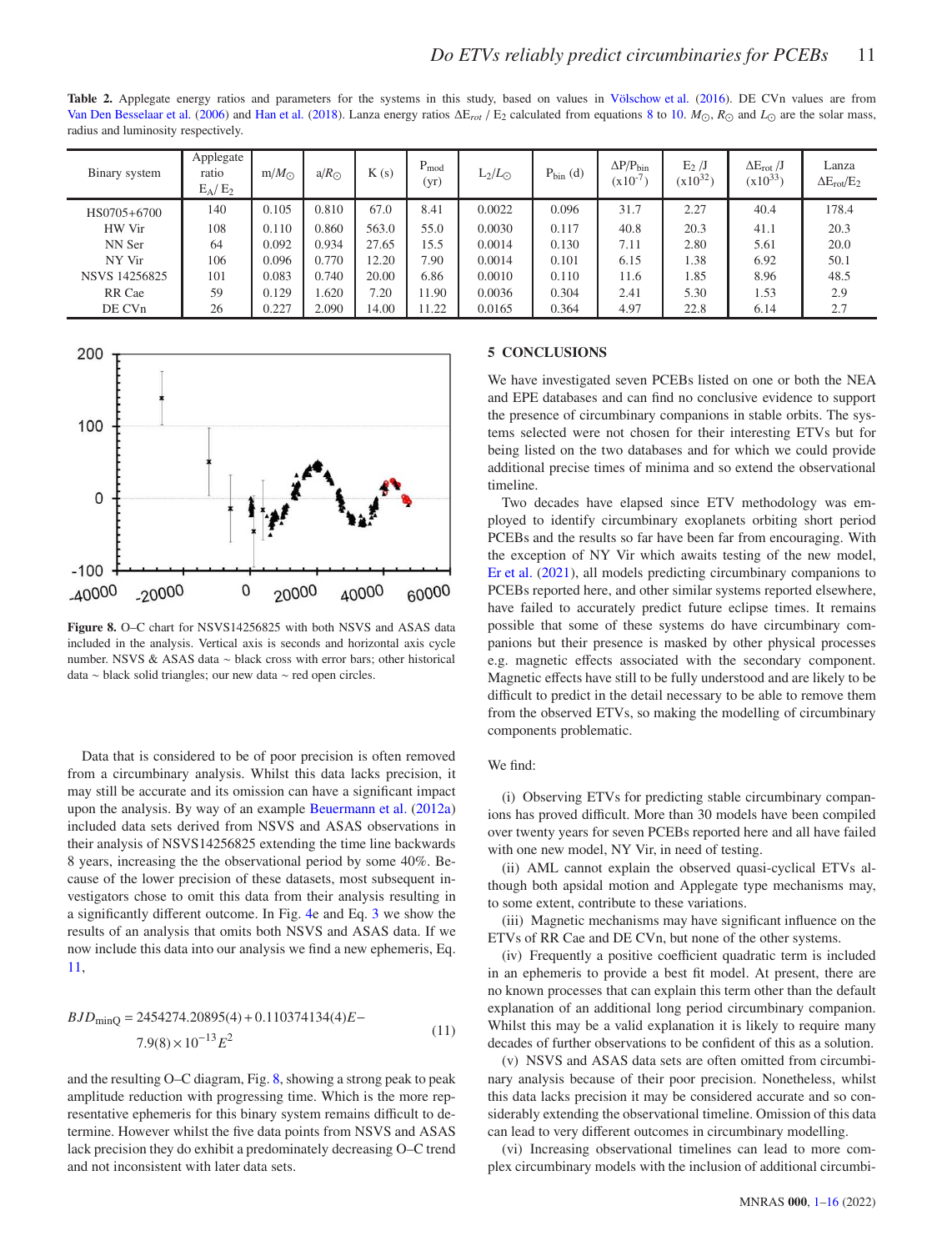nary companions with longer orbital periods. Confidence in a model comes from observing at least two circumbinary orbits which in turn may require further observations and this may now require many decades of observational data.

Are eclipse timing variations a reliable indicator of circumbinary companions orbiting short period binary systems? From a mathematical perspective the ETV methodology cannot be faulted, however when applied to these complex PCEBs the inability to provide accurate long-term solutions leads us to question its reliability.

#### ACKNOWLEDGEMENTS

This work makes use of observations from the LCO network of telescopes and of the APASS database maintained on the AAVSO website. We would like to thank Dr Horst Drechsel (Dr. Karl Remeis Observatory), Dr. Roy Ostensen, Andy Baran (Pedagogical University), Tobias Hinse (Korea Astronomy and Space Science Institute), Prof. James Applegate and Dr. Zhu Liying (Yunnan Observatories) who addressed many of the questions we posed. Our thanks go to Prof. Robert Mutel, University of Iowa, for granting access to the Gemini telescope and we would also like to thank the referee whose guidance was greatly appreciated. Lastly, we dedicate this paper to our much missed colleague George Faillace who sadly passed away in 2020. George always wanted us, the Altair Group, to discover an exoplanet using ETVs

#### DATA AVAILABILITY

Eclipse times are published in Appendices [A1](#page-13-0) and [A2](#page-14-0) and raw input data is available by contacting lead author.

#### REFERENCES

- <span id="page-11-41"></span>Almeida L. A., Jablonski F., Rodrigues C. V., 2013, The Astrophysical Journal, 766, 11
- <span id="page-11-7"></span>Almeida L. A., et al., 2019, The Astronomical Journal, 157, 150
- <span id="page-11-43"></span>Applegate J. H., 1992, The Astrophysical Journal, 385, 621
- <span id="page-11-27"></span>Baran A. S., et al., 2018, Monthly Notices of the Royal Astronomical Society, 481, 2721
- <span id="page-11-54"></span>Barlow B. N., Wade R. A., Liss S. E., 2012, The Astrophysical Journal, 753, 101
- <span id="page-11-31"></span>Ba¸stürk Ö., Esmer E. M., 2018, Open Astronomy, 27, 14
- <span id="page-11-13"></span>Bear E., Soker N., 2014, Monthly Notices of the Royal Astronomical Society, 444, 1698
- <span id="page-11-45"></span>Beuermann K., et al., 2010, Astronomy & Astrophysics, 521, L60
- <span id="page-11-36"></span>Beuermann K., et al., 2012a, Astronomy & Astrophysics, 540, A8
- <span id="page-11-8"></span>Beuermann K., Dreizler S., Hessman F. V., Deller J., 2012b, Astronomy & Astrophysics, 543, A138
- <span id="page-11-46"></span>Beuermann K., Dreizler S., Hessman F. V., 2013, Astronomy & Astrophysics, 555, A133
- <span id="page-11-38"></span>Bogensberger D., Clarke F., Lynas-Gray A. E., 2017, Open Astronomy, 26, 134
- <span id="page-11-1"></span>Bonavita M., Desidera S., 2020, Galaxies, 8, 16
- <span id="page-11-47"></span>Bours M., et al., 2016, Monthly Notices of the Royal Astronomical Society, 460, 3873
- <span id="page-11-44"></span>Brinkworth C., Marsh T., Dhillon V., Knigge C., 2006, Monthly Notices of the Royal Astronomical Society, 365, 287
- <span id="page-11-25"></span>Brown-Sevilla S., et al., 2021, Monthly Notices of the Royal Astronomical Society, 506, 2122
- <span id="page-11-49"></span>Bruch A., Diaz M. P., 1998, The Astronomical Journal, 116, 908
- <span id="page-11-19"></span>Çakırlı Ö., Devlen A., 1999, Astronomy and Astrophysics Supplement Series, 136, 27
- <span id="page-11-35"></span>Çamurdan C., Çamurdan D. Z., Ibanoglu C., 2012, New Astronomy, 17, 325
- <span id="page-11-33"></span>Drechsel H., et al., 2001, Astronomy & Astrophysics, 379, 893
- <span id="page-11-32"></span>Er H., Özdönmez A., Nasiroglu I., 2021, Monthly Notices of the Royal Astronomical Society, 507, 809
- <span id="page-11-24"></span>Esmer E. M., Baştürk Ö., Hinse T. C., Selam S. O., Correia A. C., 2021, Astronomy & Astrophysics, 648, A85
- <span id="page-11-5"></span>Esmer E. M., Baştürk Ö., Selam S. O., Aliş S., 2022, Monthly Notices of the Royal Astronomical Society, 511, 5207
- <span id="page-11-2"></span>Fontanive C., Gagliuffi D. B., 2021, arXiv preprint arXiv:2101.12667
- <span id="page-11-6"></span>Han Z.-T., et al., 2018, The Astrophysical Journal, 868, 53
- <span id="page-11-42"></span>Hinse T. C., Lee J. W., Goździewski K., Horner J., Wittenmyer R. A., 2014, Monthly Notices of the Royal Astronomical Society, 438, 307
- <span id="page-11-52"></span>Holmes S., Samus N., 2001, JAVSO, 29, 148
- <span id="page-11-10"></span>Hong K., et al., 2016, Publications of the Astronomical Society of the Pacific, 129, 014202
- <span id="page-11-23"></span>Horner J., Hinse T., Wittenmyer R., Marshall J. P., Tinney C., 2012, Monthly Notices of the Royal Astronomical Society, 427, 2812
- <span id="page-11-21"></span>İbanoğlu C., Çakirli Ö., Taş G., Evren S., 2004, Astronomy & Astrophysics, 414, 1043
- <span id="page-11-39"></span>Kilkenny D., Koen C., 2012, Monthly Notices of the Royal Astronomical Society, 421, 3238
- <span id="page-11-18"></span>Kilkenny D., Marang F., Menzies J., 1994, Monthly Notices of the Royal Astronomical Society, 267, 535
- <span id="page-11-28"></span>Kilkenny D., O'donoghue D., Koen C., Lynas-Gray A., Van Wyk F., 1998, Monthly Notices of the Royal Astronomical Society, 296, 329
- <span id="page-11-20"></span>Kilkenny D., Van Wyk F., Marang F., 2003, The Observatory, 123, 31
- <span id="page-11-48"></span>Krzeminski W., 1984, International Astronomical Union Circular, 4014, 4
- <span id="page-11-15"></span>Kwee K., Van Woerden H., 1956, Bulletin of the Astronomical Institutes of the Netherlands, 12, 327
- <span id="page-11-56"></span>Lanza A. F., 2020, Monthly Notices of the Royal Astronomical Society, 491, 1820
- <span id="page-11-55"></span>Lanza A., Rodono M., Rosner R., 1998, Monthly Notices of the Royal Astronomical Society, 296, 893
- <span id="page-11-3"></span>Lee J. W., Kim S.-L., Kim C.-H., Koch R. H., Lee C.-U., Kim H.-I., Park J.-H., 2009, The Astronomical Journal, 137, 3181
- <span id="page-11-30"></span>Lee J. W., Hinse T. C., Youn J.-H., Han W., 2014, Monthly Notices of the Royal Astronomical Society, 445, 2331
- <span id="page-11-16"></span>Lohr M., et al., 2014, Astronomy & Astrophysics, 566, A128
- <span id="page-11-26"></span>Mai X., Mutel R. L., 2022, Monthly Notices of the Royal Astronomical Society, 513, 2478–2490
- <span id="page-11-9"></span>Marsh T., et al., 2014, Monthly Notices of the Royal Astronomical Society, 437, 475
- <span id="page-11-0"></span>Matson R. A., Howell S. B., Horch E. P., Everett M. E., 2018, The Astronomical Journal, 156, 31
- <span id="page-11-50"></span>Maxted P., O'Donoghue D., Morales-Rueda L., Napiwotzki R., Smalley B., 2007, Monthly Notices of the Royal Astronomical Society, 376, 919
- <span id="page-11-17"></span>Menzies J. W., Marang F., 1986, in Hearnshaw J.B., Cottrell P.L. (eds) Instrumentation and Research Programmes for Small Telescopes. International Astronomical Union, 118, 305
- <span id="page-11-40"></span>Nasiroglu I., et al., 2017, The Astronomical Journal, 153, 137
- <span id="page-11-14"></span>Paczynski B., 1967, Acta Astronomica, 17, 287
- <span id="page-11-51"></span>Parsons S., et al., 2010, Monthly Notices of the Royal Astronomical Society, 407, 2362
- <span id="page-11-53"></span>Parsons S., et al., 2013, Monthly Notices of the Royal Astronomical Society: Letters, 438, L91
- <span id="page-11-37"></span>Pulley D., Faillace G., Smith D., 2015, J.Br.Astron.Assoc., 125,5
- <span id="page-11-22"></span>Qian S.-B., Dai Z.-B., Zhu L.-Y., Liu L., He J.-J., Liao W.-P., Li L.-J., 2008, The Astrophysical Journal Letters, 689, L49
- <span id="page-11-34"></span>Qian S.-B., et al., 2009, The Astrophysical Journal Letters, 695, L163
- <span id="page-11-12"></span>Qian S.-B., et al., 2010, Astrophysics and Space Science, 329, 113
- <span id="page-11-11"></span>Qian S.-B., Liu L., Zhu L.-Y., Dai Z.-B., Fernández Lajús E., Baume G., 2012a, Monthly Notices of the Royal Astronomical Society: Letters, 422, L24
- <span id="page-11-29"></span>Qian S.-B., Zhu L.-Y., Dai Z.-B., Fernández-Lajús E., Xiang F.-Y., He J.-J., 2012b, The Astrophysical Journal Letters, 745, L23
- <span id="page-11-4"></span>Qian S.-B., et al., 2013, Monthly Notices of the Royal Astronomical Society, 436, 1408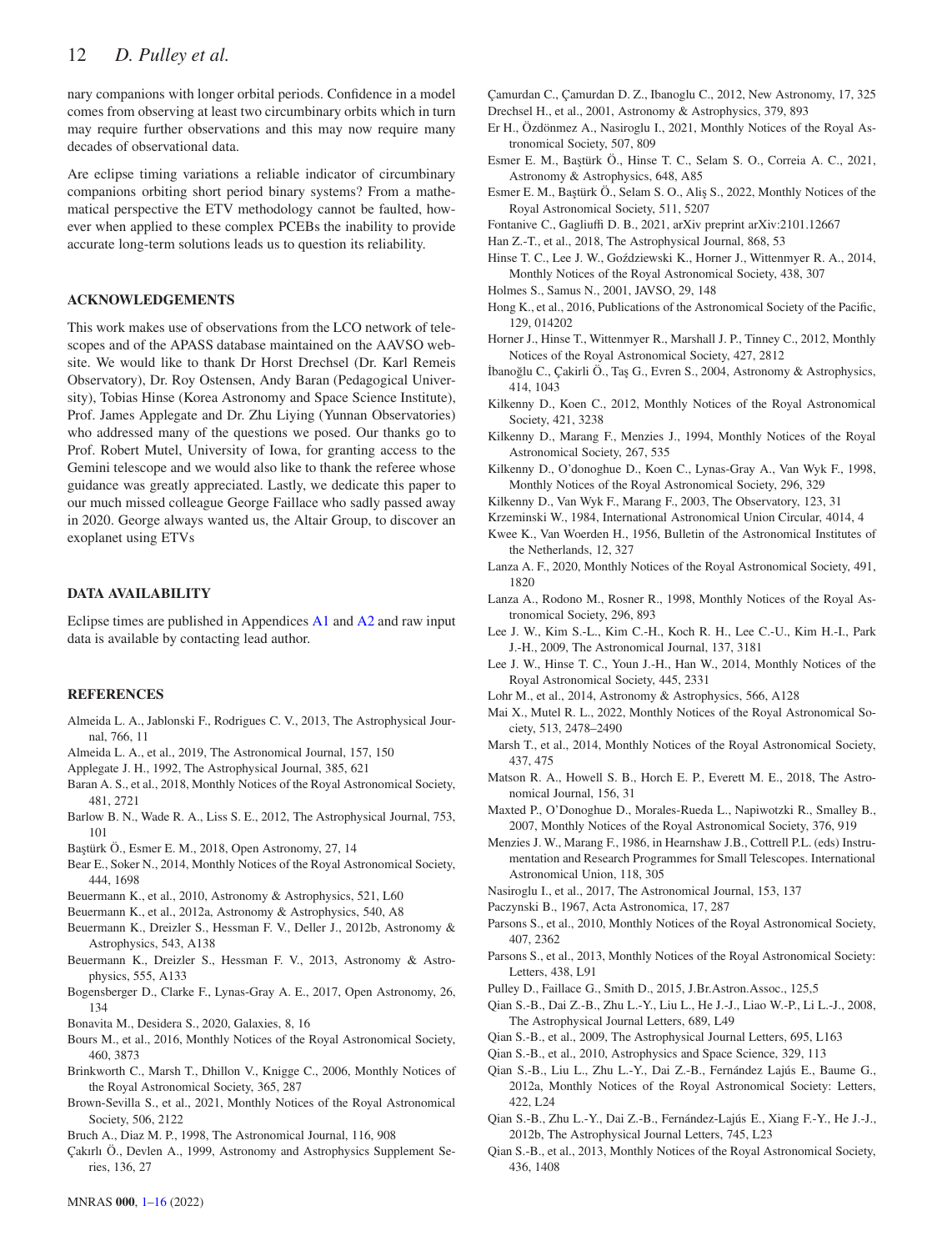- <span id="page-12-5"></span>Rappaport S., Verbunt F., Joss P. C., 1983, The Astrophysical Journal, 275, 713
- <span id="page-12-11"></span>Robb R., Greimel R., 1997, IBVS, 4486, 1
- <span id="page-12-1"></span>Sale O., Bogensberger D., Clarke F., Lynas-Gray A., 2020, Monthly Notices of the Royal Astronomical Society, 499, 3071
- <span id="page-12-6"></span>Schneider J., Chevreton M., 1990, Astronomy and Astrophysics, 232, 251
- <span id="page-12-3"></span>Song S., Mai X., Mutel R. L., Pulley D., Faillace G., Watkins A., 2019, The Astronomical Journal, 157, 184
- <span id="page-12-12"></span>Tas G., et al., 2004, Information Bulletin on Variable Stars, 5548, 1
- <span id="page-12-13"></span>Van Den Besselaar E., et al., 2006, Proceedings of the International Astronomical Union, 2, 105
- <span id="page-12-14"></span>Völschow M., Schleicher D., Perdelwitz V., Banerjee R., 2016, Astronomy & Astrophysics, 587, A34
- <span id="page-12-9"></span>Wils P., di Scala G., Otero S. A., 2007, Information Bulletin on Variable Stars, 5800, 1
- <span id="page-12-10"></span>Wittenmyer R. A., Horner J., Marshall J., 2013, Monthly Notices of the Royal Astronomical Society, 431, 2150
- <span id="page-12-4"></span>Wolf M., Kučáková H., Zasche P., Hornoch K., Kára J., Merc J., Zejda M., 2021, Astronomy & Astrophysics, 647, A65
- <span id="page-12-0"></span>Wolszczan A., Frail D. A., 1992, Nature, 355, 145
- <span id="page-12-8"></span>Wo´zniak P., et al., 2004, The Astronomical Journal, 127, 2436
- <span id="page-12-2"></span>Zhu L.-Y., Qian S.-B., Fernández-Lajús E., Wang Z.-H., Li L.-J., 2019, [Research in Astronomy and Astrophysics,](http://dx.doi.org/10.1088/1674-4527/19/9/134) 19, 134
- <span id="page-12-7"></span>Zorotovic M., Schreiber M., 2013, Astronomy & Astrophysics, 549, A95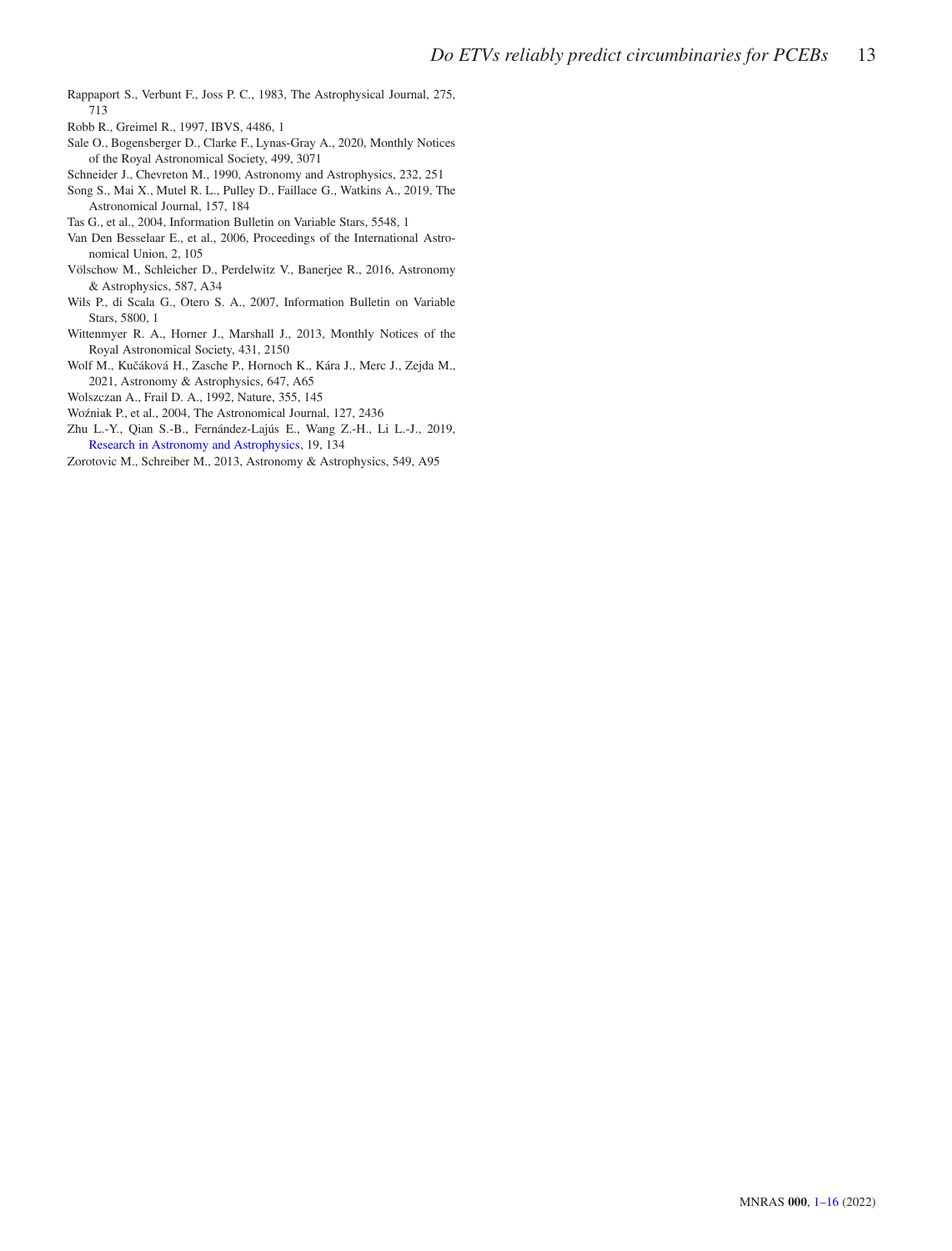### <span id="page-13-0"></span>APPENDIX A: TABLE OF OBSERVATIONS

Table A1: Compilation of our new times of minima observed between 2018 January and 2022 March. Telescopes used are listed in Table A2.

| <b>BJD</b>                       | Cycle               | Filter     | Telescope        | <b>BJD</b>      | Cycle   | Filter                    | Telescope      |
|----------------------------------|---------------------|------------|------------------|-----------------|---------|---------------------------|----------------|
| $(+2400000)$                     |                     |            |                  | $(+2400000)$    |         |                           |                |
| DE CVn                           | $T0 = 2452784.55XX$ |            |                  | NN Ser          |         | $T0 = 2447344.52XX$       |                |
| 58867.49839(5)                   | 16705               | Clear      | $\mathbf{1}$     | 58928.29271(5)  | 89051   | $\mathbb{R}$              | 13             |
| 58877.69444(2)                   | 16733               | Clear      | $\mathbf{1}$     | 58971.08908(10) | 89380   | ${\bf R}$                 | 14             |
| 58911.55928(2)                   | 16826               | Clear      | $\mathbf{1}$     | 59041.85271(1)  | 89924   | $\mathbb{R}$              | 14             |
| 58933.40771(2)                   | 16886               | Clear      | $\mathbf{1}$     | 59071.90125(2)  | 90155   | ${\bf R}$                 | 13             |
| 58933.40767(4)                   | 16886               | Clear      | 2                | 59318.27318(2)  | 92049   | Clear                     | 13             |
| 58965.45193(6)                   | 16974               | Clear      | $\mathbf{1}$     | 59358.07772(2)  | 92355   | Clear                     | 13             |
| 59008.78415(14)                  | 17093               | <b>IRB</b> | $\sqrt{6}$       | 59455.89803(31) | 93107   | <b>IRB</b>                | $8\,$          |
| 59011.69751(7)                   | 17101               | <b>IRB</b> | 6                | 59625.26242(3)  | 94409   | rp                        | 15             |
| 59207.96849(2)                   | 17640               | <b>IRB</b> | 6                | 59625.91290(9)  | 94414   | rp                        | 16             |
| 59236.73537(11)                  | 17719               | Clear      | $\mathbf{1}$     | NSVS 14256825   |         | $T0 = 2454274.20XX$       |                |
| 59280.43222(1)                   | 17839               | Clear      | $\mathbf{1}$     | 58742.31827(13) | 40481.5 | Clear                     | $\mathbf{1}$   |
| 59303.37295(3)                   | 17902               | Clear      | $\mathbf{1}$     | 58744.36031(2)  | 40500   | Clear                     | $\,1\,$        |
| 59319.39511(1)                   | 17946               | Clear      | $\mathbf{1}$     | 58759.37118(3)  | 40636   | Clear                     | $\overline{2}$ |
| 59371.46693(1)                   | 18089               | Clear      | $\mathbf{1}$     | 58779.68005(3)  | 40820   | <b>IRB</b>                | 6              |
| 59410.42981(2)                   | 18196               | Clear      | $\mathbf{1}$     | 58975.26294(4)  | 42592   | <b>IRB</b>                | 10             |
| 59608.52140(1)                   | 18740               | Clear      | 3                | 59006.16767(4)  | 42872   | <b>IRB</b>                | 10             |
| 59658.40868(14)                  | 18877               | <b>IRB</b> | $\overline{c}$   | 59025.48311(3)  | 43047   | Clear                     | $\mathfrak{2}$ |
| HS0705+6700                      | $T0 = 2451822.76XX$ |            |                  | 59061.46504(3)  | 43373   | Clear                     | $\mathbf{1}$   |
| 58745.47578(11)                  | 72378               | Clear      | 2                | 59105.39390(3)  | 43771   | Clear                     | $\mathbf{1}$   |
| 58761.64002(6)                   | 72547               | Clear      | $\mathbf{1}$     | 59134.31190(2)  | 44033   | Clear                     | $\mathbf{1}$   |
|                                  | 72717               | <b>IRB</b> | $\sqrt{6}$       | 59149.32277(1)  |         | Clear                     | $\mathbf{1}$   |
| 58777.89999(8)<br>58784.40406(4) | 72785               | Clear      | $\overline{c}$   |                 | 44169   | Clear                     | $\mathbf{1}$   |
|                                  |                     |            |                  | 59173.27394(7)  | 44386   |                           |                |
| 58805.44643(3)                   | 73005               | Clear      | $\overline{c}$   | 59177.57853(2)  | 44425   | <b>IRB</b>                | 6              |
| 58817.30649(6)                   | 73129               | Clear      | $\mathbf{1}$     | 59365.54537(3)  | 46128   | Clear                     | $\mathbf{1}$   |
| 58817.40210(4)                   | 73130               | Clear      | $\mathbf{1}$     | 59409.47419(3)  | 46526   | Clear                     | $\mathbf{1}$   |
| 58817.40219(2)                   | 73130               | <b>IRB</b> | 2                | 59409.47418(2)  | 46526   | <b>IRB</b>                | $\mathfrak{2}$ |
| 58847.33965(5)                   | 73443               | Clear      | $\overline{c}$   | 59439.49598(2)  | 46798   | Clear                     | $\mathbf{1}$   |
| 58861.30401(5)                   | 73589               | Clear      | $\mathbf{2}$     | 59464.44049(3)  | 47024   | <b>IRB</b>                | $\sqrt{2}$     |
| 58893.82398(11)                  | 73929               | <b>IRB</b> | 7                | 59498.32529(3)  | 47331   | Clear                     | $\mathbf{1}$   |
| 58911.32735(5)                   | 74112               | Clear      | $\overline{c}$   | 59541.26079(2)  | 47720   | Clear                     | $\mathbf{1}$   |
| 58931.41310(7)                   | 74322               | Clear      | $\boldsymbol{2}$ | NY Vir          |         | $T0 = 2453174.44XX$       |                |
| 58952.45547(4)                   | 74542               | Clear      | $\mathbf{2}$     | 58142.91303(9)  | 49185   | Clear                     | $\overline{4}$ |
| 58976.46276(6)                   | 74793               | Clear      | $\overline{c}$   | 58145.94357(3)  | 49215   | Clear                     | $\overline{4}$ |
| 59002.47845(11)                  | 75065               | Clear      | $\overline{c}$   | 58159.98474(4)  | 49354   | Sloan r'                  | $\overline{4}$ |
| 59068.47492(7)                   | 75755               | Clear      | $\overline{c}$   | 58190.89567(2)  | 49660   | Sloan r'                  | $\overline{4}$ |
| 59068.57053(10)                  | 75756               | Clear      | $\overline{2}$   | 58226.75634(1)  | 50015   | Sloan r'                  | $\overline{4}$ |
| 59106.54234(8)                   | 76153               | Clear      | $\mathbf{1}$     | 58546.87594(4)  | 53184   | Sloan r'                  | $\overline{4}$ |
| 59132.46253(11)                  | 76424               | Clear      | $\overline{c}$   | 58580.91825(7)  | 53521   | Sloan r'                  | $\overline{4}$ |
| 59145.37481(4)                   | 76559               | Clear      | $\overline{c}$   | 58617.38493(3)  | 53882   | <b>IRB</b>                | 12             |
| 59158.38283(7)                   | 76695               | Clear      | $\mathbf{2}$     | 58691.93480(5)  | 54620   | $\ensuremath{\mathsf{V}}$ | $\mathfrak s$  |
| 59178.27745(9)                   | 76903               | Clear      | $\overline{c}$   | 58692.94499(8)  | 54630   | $\ensuremath{\mathbf{V}}$ | 5              |
| 59196.25887(6)                   | 77091               | Clear      | $\mathbf{1}$     | 58877.19821(9)  | 56454   | <b>IRB</b>                | 5              |
| 59196.35453(3)                   | 77092               | Clear      | $\mathbf{1}$     | 58907.09884(4)  | 56750   | Clear                     | 5              |
| 59196.35456(3)                   | 77092               | Clear      | $\overline{c}$   | 58907.19987(3)  | 56751   | Clear                     | 5              |
| 59221.41396(3)                   | 77354               | Clear      | $\overline{c}$   | 58965.08205(3)  | 57324   | <b>IRB</b>                | 5              |
| 59238.34355(8)                   | 77531               | Clear      | $\mathbf{2}$     | 58965.18301(4)  | 57325   | <b>IRB</b>                | 5              |
| 59238.34352(9)                   | 77531               | Clear      | 1                | 58994.07359(5)  | 57611   | <b>IRB</b>                | 5              |
| 59258.33361(4)                   | 77740               | Clear      | 1                | 58997.10417(5)  | 57641   | <b>IRB</b>                | 5              |
| 59264.35934(3)                   | 77803               | Clear      | $\mathbf{1}$     | 58998.01329(7)  | 57650   | <b>IRB</b>                | 5              |
| 59280.33233(3)                   | 77970               | Clear      | $\mathbf{1}$     | 59050.94562(3)  | 58174   | <b>IRB</b>                | $\mathfrak s$  |
| 59296.40094(8)                   | 78138               | <b>IRB</b> | 2                | 59203.98484(5)  | 59689   | <b>IRB</b>                | 6              |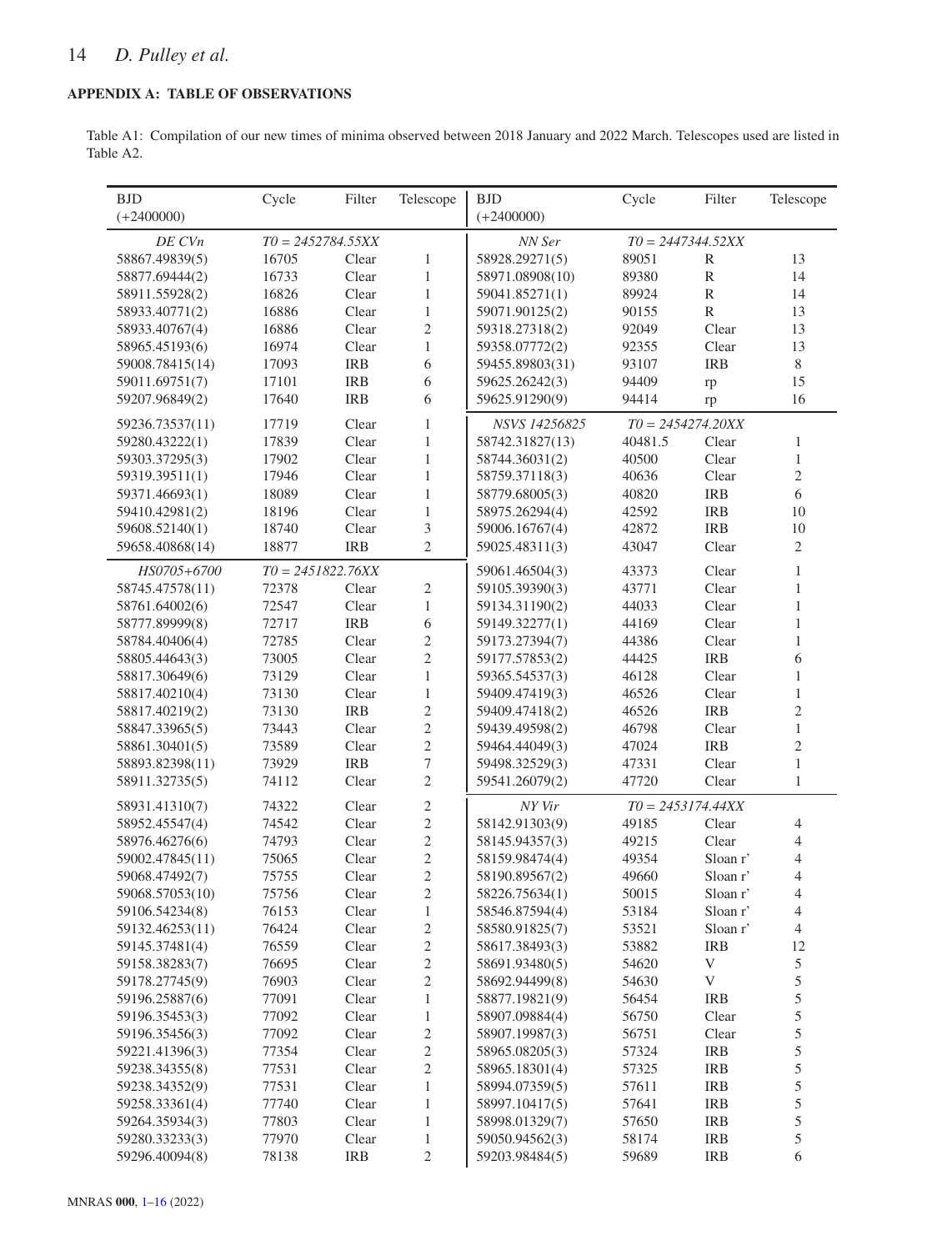# *Do ETVs reliably predict circumbinaries for PCEBs* 15

| 59318.49543(8) | 78369               | <b>IRB</b>  | 2              | 59233.17843(3) | 59978               | Clear      | 5              |
|----------------|---------------------|-------------|----------------|----------------|---------------------|------------|----------------|
| 59364.40578(8) | 78849               | <b>IRB</b>  | 2              | 59265.90760(7) | 60302               | Sloan r'   | 4              |
| 59451.53985(5) | 79760               | Clear       | 1              | 59266.91788(5) | 60312               | Sloan r'   | 4              |
| 59460.53072(6) | 79854               | <b>IRB</b>  | 2              | 59289.14130(3) | 60532               | Clear      | 5              |
| 59482.43386(2) | 80083               | <b>IRB</b>  | $\overline{c}$ | 59296.51549(4) | 60605               | <b>IRB</b> | $\overline{c}$ |
| 59494.38970(2) | 80208               | <b>IRB</b>  | $\overline{c}$ | 59323.18372(3) | 60869               | Clear      | 5              |
| 59509.40616(8) | 80365               | <b>IRB</b>  | $\overline{c}$ | 59335.40663(5) | 60990               | Clear      | 1              |
| 59541.35223(4) | 80699               | <b>IRB</b>  | $\overline{c}$ | 59366.41855(4) | 61297               | Clear      | 1              |
| 59570.33321(8) | 81002               | <b>IRB</b>  | $\overline{c}$ | 59405.91577(3) | 61688               | V          | $\overline{c}$ |
| 59590.61028(8) | 81214               | <b>IRB</b>  | 3              | 59434.90738(3) | 61975               | V          | $\overline{2}$ |
| 59636.42506(4) | 81693               | <b>IRB</b>  | 2              | 59562.69264(3) | 63240               | <b>IRB</b> | $\overline{3}$ |
| 59662.34528(2) | 81964               | <b>IRB</b>  | 2              | 59596.73499(3) | 63577               | Clear      | 1              |
| 59662.44097(3) | 81965               | <b>IRB</b>  | $\overline{c}$ | 59612.59452(3) | 63734               | <b>IRB</b> | 3              |
| 59670.37961(2) | 82048               | Clear       | $\mathbf{1}$   | 59612.69552(5) | 63735               | <b>IRB</b> | 3              |
| HW Vir         | $T0 = 2445730.55XX$ |             |                | 59638.25257(3) | 63988               | <b>IRB</b> | 11             |
| 58641.01958(4) | 110611              | V           | 5              | 59670.47668(3) | 64307               | Clear      | $\mathbf{1}$   |
|                |                     |             |                |                |                     |            |                |
| 58867.92226(8) | 112555              | V           | 6              | RR Cae         | $T0 = 2452723.62XX$ |            |                |
| 58908.19048(5) | 112900              | V           | 8              | 58835.01726(2) | 24076               | <b>IRB</b> | 10             |
| 58942.73944(1) | 113196              | <b>IRB</b>  | 7              | 58862.04709(1) | 24165               | <b>IRB</b> | 8              |
| 58983.00767(1) | 113541              | <b>IRB</b>  | 9              | 58900.01004(7) | 24290               | <b>IRB</b> | 8              |
| 59016.97304(2) | 113832              | V           | 8              | 59116.24708(2) | 25002               | <b>IRB</b> | 10             |
| 59049.88795(2) | 114114              | <b>IRB</b>  | 9              | 59161.19519(2) | 25150               | <b>IRB</b> | 8              |
| 59198.00489(4) | 115383              | <b>IRB</b>  | 6              | 59196.12112(3) | 25265               | <b>IRB</b> | 8              |
| 59234.18801(1) | 115693              | Clear       | 5              | 59197.03225(1) | 25268               | <b>IRB</b> | 8              |
| 59261.15019(1) | 115924              | $\mathbf V$ | 5              | 59234.08408(3) | 25390               | <b>IRB</b> | 8              |
| 59289.16288(1) | 116164              | V           | 5              | 59265.97296(1) | 25495               | <b>IRB</b> | 8              |
| 59325.11249(1) | 116472              | V           | 5              | 59303.93591(1) | 25620               | <b>IRB</b> | 8              |
| 59334.45004(2) | 116552              | <b>IRB</b>  | 2              | 59423.29148(2) | 26013               | <b>IRB</b> | 8              |
| 59379.97069(1) | 116942              | <b>IRB</b>  | 8              | 59458.21740(4) | 26128               | <b>IRB</b> | 8              |
| 59402.96443(2) | 117139              | V           | 5              | 59496.18038(2) | 26253               | <b>IRB</b> | 8              |
| 59561.70293(2) | 118499              | <b>IRB</b>  | 3              | 59533.23225(3) | 26375               | <b>IRB</b> | 11             |
| 59588.66512(3) | 118730              | <b>IRB</b>  | 3              | 59585.16553(1) | 26546               | <b>IRB</b> | 11             |

<span id="page-14-0"></span>Table A2: Telescopes used in our observations

| <b>Ident</b> | <b>Telescope</b>                              |
|--------------|-----------------------------------------------|
|              |                                               |
| 1            | 235mm, Ham Observatory West Sussex, UK        |
| 2            | 203mm, Woodlands Observatory West Sussex, UK  |
| 3            | 104mm OG, PixelSkies, Castillejar, Spain      |
| 4            | 508mm Gemini University of Iowa               |
| 5            | 508mm Warrumbungle Observatory, Siding Spring |
| 6            | 432mm T21 iTelescope, Mayhill                 |
| 7            | 508mm T11 iTelescope, Mayhill                 |
| 8            | 508mm T30 iTelescope, Siding Spring           |
| 9            | 432mm T32 iTelescopes Siding Spring           |
| 10           | 432mm T17 iTelescope, Siding Spring           |
| 11           | 432mm Dubbo Observatory, NSW, Aus             |
| 12           | 305mm T18 iTelescope, Nerpio                  |
| 13           | 2m Faulkes, Siding Spring                     |
| 14           | 2m Faulkes, Hawaii                            |
| 15           | 1m Faulkes, Siding Spring                     |
| 16           | 1m Faulkes, McDonald Observatory              |